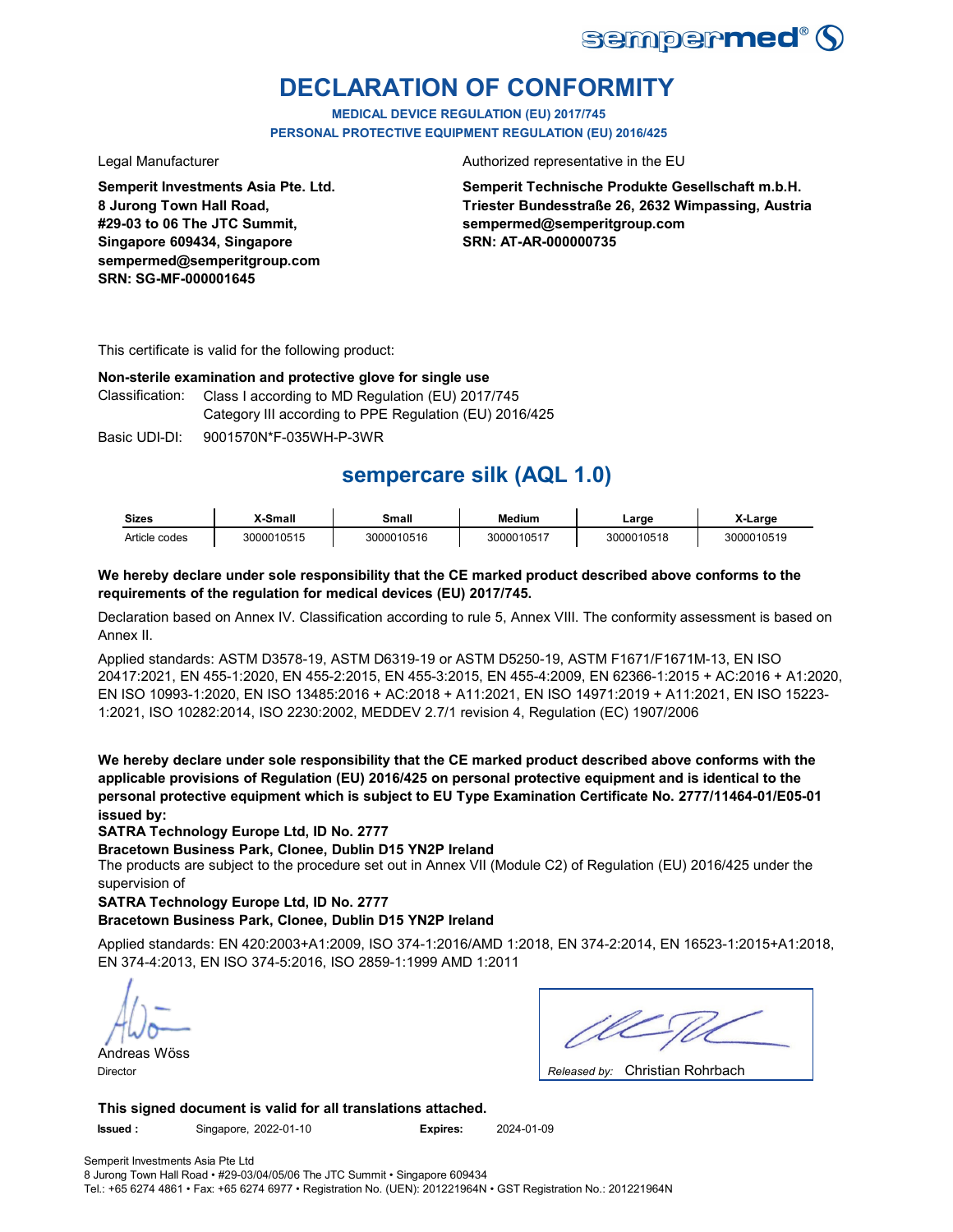

# **KONFORMITÄTSERKLÄRUNG**

MEDIZINPRODUKTEVERORDNUNG (EU) 2017/745 VERORDNUNG (EU) 2016/425 FÜR PERSÖNLICHE SCHUTZAUSRÜSTUNG

**Semperit Investments Asia Pte. Ltd. 8 Jurong Town Hall Road, #29-03 to 06 The JTC Summit, Singapore 609434, Singapore sempermed@semperitgroup.com SRN: SG-MF-000001645**

### Hersteller EU-Bevollmächtigter

**Semperit Technische Produkte Gesellschaft m.b.H. Triester Bundesstraße 26, 2632 Wimpassing, Austria sempermed@semperitgroup.com SRN: AT-AR-000000735**

Dieses Zertifikat ist gültig für die folgenden Produkte:

### **Nicht-steriler Untersuchungs- und Schutzhandschuh für den Einmalgebrauch**

Klassifizierung: Klasse I gemäß Medizinprodukteverordnung (EU) 2017/745 Kategorie III gemäß PSA Verordnung (EU) 2016/425

Basic UDI-DI: 9001570N\*F-035WH-P-3WR

## **sempercare silk (AQL 1.0)**

| Größen         | -Small     | Small      | <b>Medium</b> | Large      | .arge      |
|----------------|------------|------------|---------------|------------|------------|
| Artikelnummern | 3000010515 | 3000010516 | 3000010517    | 3000010518 | 3000010519 |

### **Wir bestätigen hiermit unter alleiniger Verantwortung, dass die CE gekennzeichneten Produkte mit den Anforderungen der Medizinprodukteverordnung (EU) 2017/745 übereinstimmen.**

Erklärung basierend auf Anhang IV. Klassifizierung gemäß Regel 5, Anhang VIII. Konformitätsbewertung gemäß Anhang II.

Angewandte Normen: ASTM D3578-19, ASTM D6319-19 or ASTM D5250-19, ASTM F1671/F1671M-13, EN ISO 20417:2021, EN 455-1:2020, EN 455-2:2015, EN 455-3:2015, EN 455-4:2009, EN 62366-1:2015 + AC:2016 + A1:2020, EN ISO 10993-1:2020, EN ISO 13485:2016 + AC:2018 + A11:2021, EN ISO 14971:2019 + A11:2021, EN ISO 15223- 1:2021, ISO 10282:2014, ISO 2230:2002, MEDDEV 2.7/1 revision 4, Regulation (EC) 1907/2006

**Wir bestätigen hiermit unter alleiniger Verantwortung, dass die oben genannten CE gekennzeichneten Produkte mit den maßgeblichen Bestimmungen der Verordnung (EU) 2016/425 für Persönliche Schutzausrüstung übereinstimmen und Gegenstand sind der EU-Baumusterprüfbescheinigung Nr. 2777/11464-01/E05-01 ausgestellt durch:**

### **SATRA Technology Europe Ltd, ID No. 2777**

**Bracetown Business Park, Clonee, Dublin D15 YN2P Ireland**

**SATRA Technology Europe Ltd, ID No. 2777** Die Produkte sind Gegenstand der Verfahren gemäß Annex VII (Module C2) der Verordnung unter Aufsicht von

### **Bracetown Business Park, Clonee, Dublin D15 YN2P Ireland**

Angewandte Normen: EN 420:2003+A1:2009, ISO 374-1:2016/AMD 1:2018, EN 374-2:2014, EN 16523-1:2015+A1:2018, EN 374-4:2013, EN ISO 374-5:2016, ISO 2859-1:1999 AMD 1:2011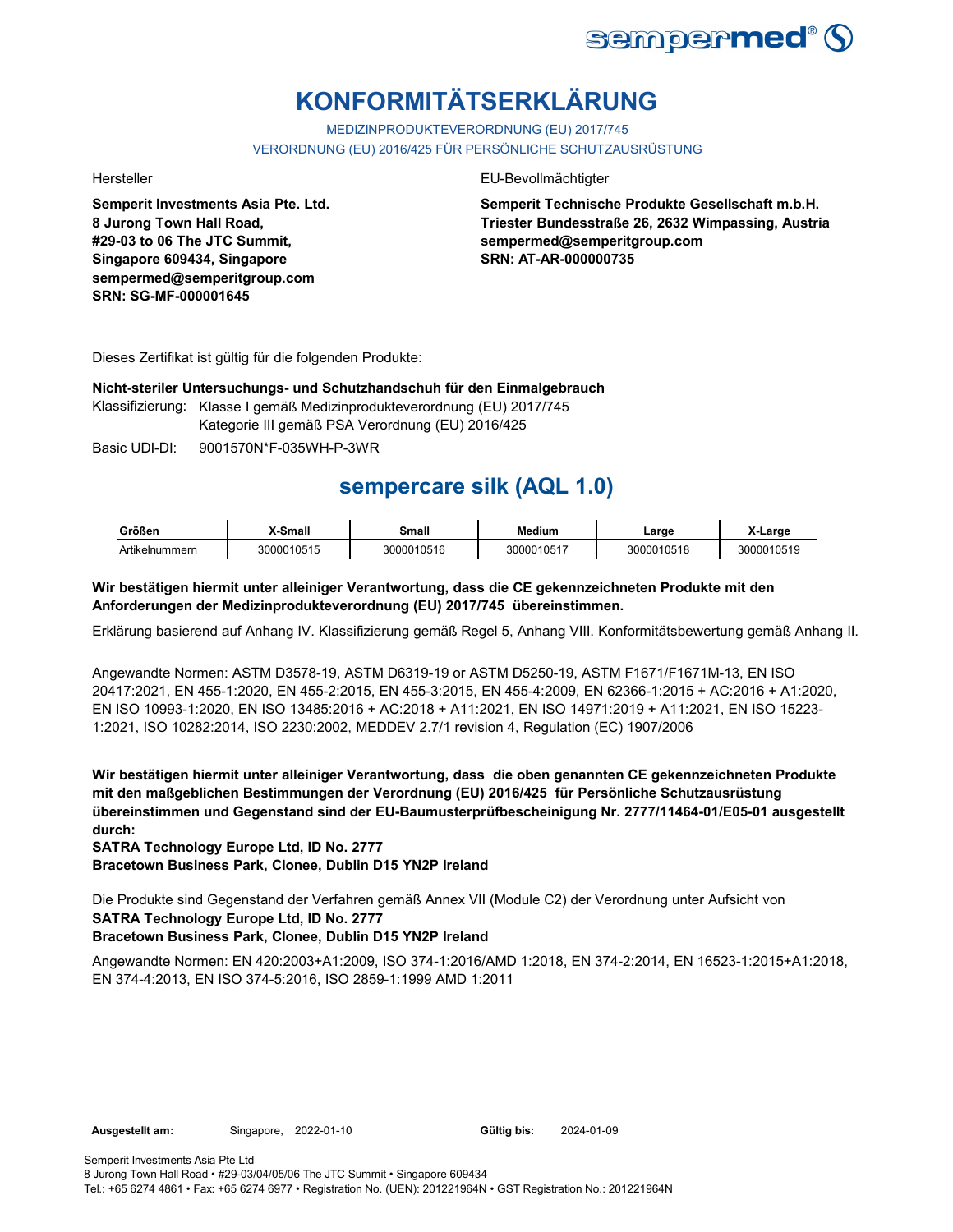

# **DÉCLARATION DE CONFORMITÉ**

RÈGLEMENT POUR LES DISPOSITIFS MÉDICAUX (UE) 2017/745 RÈGLEMENT (UE) 2016/425 POUR L'ÉQUIPEMENT DE PROTECTION INDIVIDUELLE

**Semperit Investments Asia Pte. Ltd. 8 Jurong Town Hall Road, #29-03 to 06 The JTC Summit, Singapore 609434, Singapore sempermed@semperitgroup.com SRN: SG-MF-000001645**

### Fabricant **Représentant UE**

**Semperit Technische Produkte Gesellschaft m.b.H. Triester Bundesstraße 26, 2632 Wimpassing, Austria sempermed@semperitgroup.com SRN: AT-AR-000000735**

Ce certificat est valable pour les produits suivants :

### **Gant d'examen et de protection non-stérile à usage unique**

Classification : Classe I selon la règlement pour dispositifs médicaux (UE) 2017/745 Catégorie III selon la règlement EPI (UE) 2016/425

Basic UDI-DI: 9001570N\*F-035WH-P-3WR

## **sempercare silk (AQL 1.0)**

| Tailles           | X-Small    | Small      | Medium     | ∟arge      | X-Large    |
|-------------------|------------|------------|------------|------------|------------|
| Numéros d'article | 3000010515 | 3000010516 | 3000010517 | 3000010518 | 3000010519 |

### **Par la présente, nous déclarons sous notre propre responsabilité que les produits portant le symbole CE sont conformes aux exigences de la règlement sur les dispositifs médicaux (EU) 2017/745.**

La déclaration se fonde sur l'annexe IV. Classification selon la règle 5, annexe VIII. Évaluation de la conformité selon l'annexe II.

Normes appliquées : ASTM D3578-19, ASTM D6319-19 or ASTM D5250-19, ASTM F1671/F1671M-13, EN ISO 20417:2021, EN 455-1:2020, EN 455-2:2015, EN 455-3:2015, EN 455-4:2009, EN 62366-1:2015 + AC:2016 + A1:2020, EN ISO 10993-1:2020, EN ISO 13485:2016 + AC:2018 + A11:2021, EN ISO 14971:2019 + A11:2021, EN ISO 15223- 1:2021, ISO 10282:2014, ISO 2230:2002, MEDDEV 2.7/1 revision 4, Regulation (EC) 1907/2006

**Par la présente, nous déclarons sous notre propre responsabilité que les produits portant le symbole CE mentionnés ci-dessus sont conformes aux dispositions essentielles de la règlement (UE) 2016/425 concernant l'équipement de protection individuelle sont identiques à l'équipement de protection individuelle faisant l'objet du certificat d'examen de type UE numéro 2777/11464-01/E05-01 délivré par:**

### **SATRA Technology Europe Ltd, ID No. 2777 Bracetown Business Park, Clonee, Dublin D15 YN2P Ireland**

**SATRA Technology Europe Ltd, ID No. 2777** Les produits sont soumis aux procédures visées dans l'annexe VII (Module C2) de la règlement sous la surveillance de

### **Bracetown Business Park, Clonee, Dublin D15 YN2P Ireland**

Normes appliquées : EN 420:2003+A1:2009, ISO 374-1:2016/AMD 1:2018, EN 374-2:2014, EN 16523-1:2015+A1:2018, EN 374-4:2013, EN ISO 374-5:2016, ISO 2859-1:1999 AMD 1:2011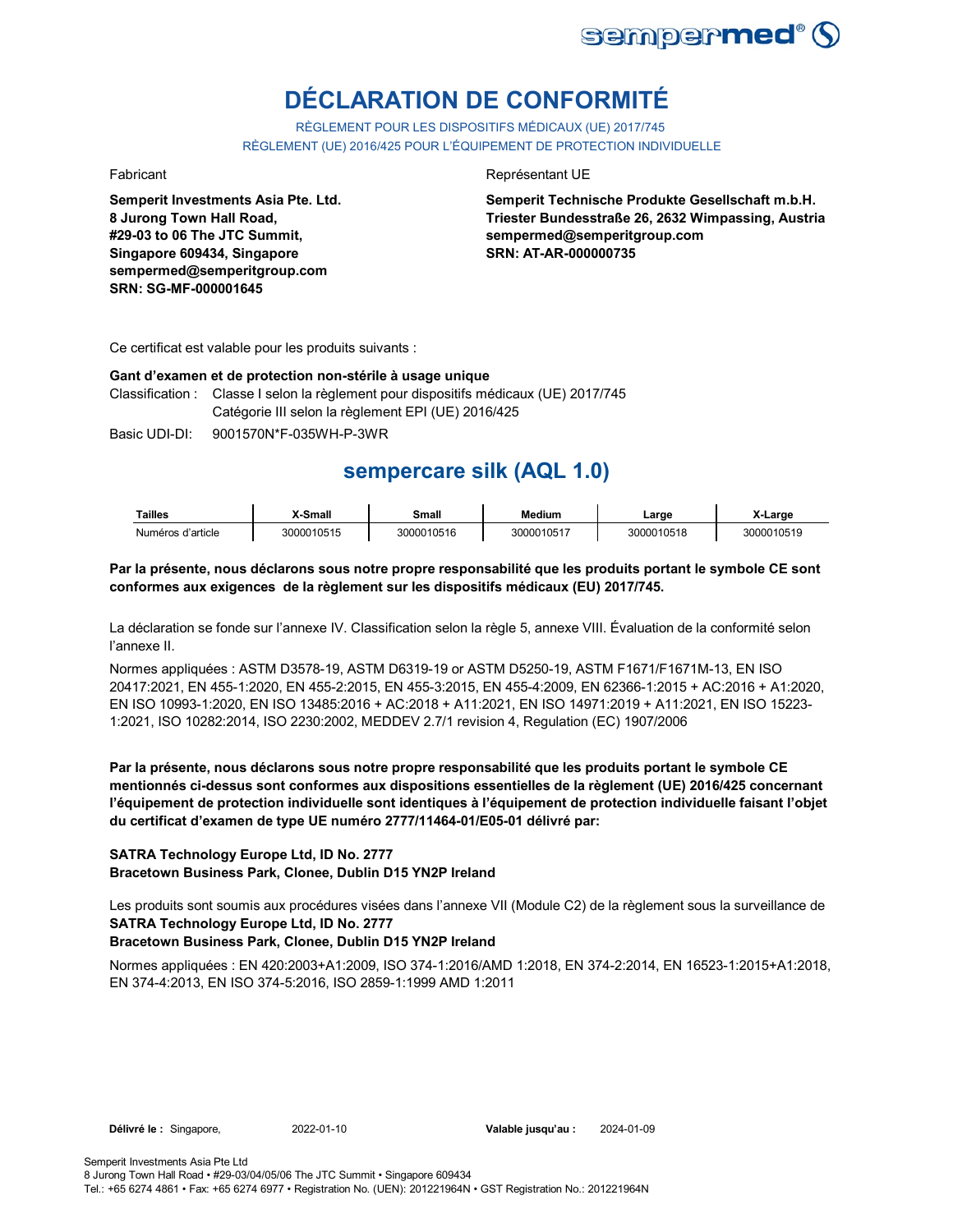

# **DICHIARAZIONE DI CONFORMITÀ**

REGOLAMENTO SUL DISPOSITIVO MEDICO (UE) 2017/745 REGOLAMENTO (UE) 2016/425 DELL'APPARECCHIATURA DI PROTEZIONE INDIVIDUALE

**Semperit Investments Asia Pte. Ltd. 8 Jurong Town Hall Road, #29-03 to 06 The JTC Summit, Singapore 609434, Singapore sempermed@semperitgroup.com SRN: SG-MF-000001645**

Produttore Rappresentante autorizzato nell'UE

**Semperit Technische Produkte Gesellschaft m.b.H. Triester Bundesstraße 26, 2632 Wimpassing, Austria sempermed@semperitgroup.com SRN: AT-AR-000000735**

Questo certificato è valido per il seguente prodotto:

### **Guanto protettivo non sterile monouso da esame**

Clasificazione: Classe I secondo il regolamento dispositivi medici (UE) 2017/745 Categoria III secondo il regolamento (UE) 2016/425 del PPE

Basic UDI-DI: 9001570N\*F-035WH-P-3WR 9001570N\*F-035WH-P-3W

## **sempercare silk (AQL 1.0)**

| <b>Misure</b>   | X-Small    | Small      | <b>Medium</b> | Large      | -Large     |
|-----------------|------------|------------|---------------|------------|------------|
| Codici articolo | 3000010515 | 3000010516 | 3000010517    | 3000010518 | 3000010519 |

### **Con la presente, dichiariamo sotto la nostra esclusiva responsabilità che il prodotto con marchio CE sopra descritto soddisfa i requisiti del regolamento sui dispositivi medici (UE) 2017/745 .**

Dichiarazione basata sull'allegato IV. Classificazione secondo la regola 5, allegato VIII. La valutazione della conformità si basa sull'allegato II.

Norme applicate: ASTM D3578-19, ASTM D6319-19 or ASTM D5250-19, ASTM F1671/F1671M-13, EN ISO 20417:2021, EN 455-1:2020, EN 455-2:2015, EN 455-3:2015, EN 455-4:2009, EN 62366-1:2015 + AC:2016 + A1:2020, EN ISO 10993- 1:2020, EN ISO 13485:2016 + AC:2018 + A11:2021, EN ISO 14971:2019 + A11:2021, EN ISO 15223-1:2021, ISO 10282:2014, ISO 2230:2002, MEDDEV 2.7/1 revision 4, Regulation (EC) 1907/2006

**Con la presente, dichiariamo sotto la nostra esclusiva responsabilità che il prodotto con marchio CE sopra descritto è conforme alle disposizioni applicabili del Regolamento (UE) 2016/425 sui dispositivi di protezione individuale ed è identico al dispositivo di protezione personale che è soggetto al Certificato di Esame di Tipo UE n. 2777/11464-01/E05-01 rilasciato da:**

### **SATRA Technology Europe Ltd, ID No. 2777**

**Bracetown Business Park, Clonee, Dublin D15 YN2P Ireland**

**SATRA Technology Europe Ltd, ID No. 2777** ed è soggetto alla procedura di cui all'allegato VII (modulo C2) del regolamento (UE) 2016/425 sotto il controllo di

### **Bracetown Business Park, Clonee, Dublin D15 YN2P Ireland**

Norme applicate: EN 420:2003+A1:2009, ISO 374-1:2016/AMD 1:2018, EN 374-2:2014, EN 16523-1:2015+A1:2018, EN 374-4:2013, EN ISO 374-5:2016, ISO 2859-1:1999 AMD 1:2011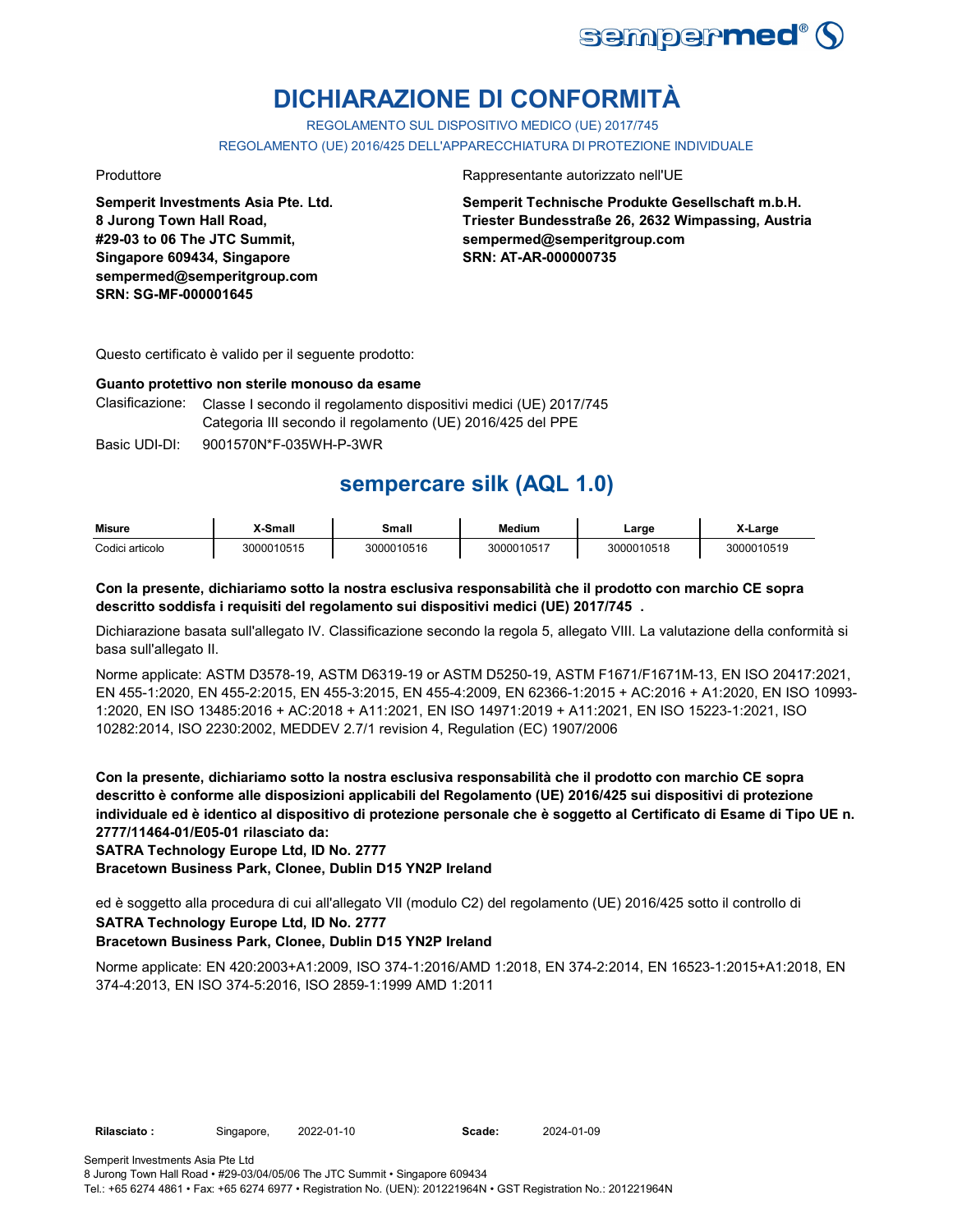

# **CONFORMITEITSVERKLARING**

VERORDENING MEDISCHE PRODUCTEN (EU) 2017/745

VERORDENING (EU) 2016/425 BETREFFENDE PERSOONLIJKE BESCHERMENDE UITRUSTING

**Semperit Investments Asia Pte. Ltd. 8 Jurong Town Hall Road, #29-03 to 06 The JTC Summit, Singapore 609434, Singapore sempermed@semperitgroup.com SRN: SG-MF-000001645**

### Fabrikant Gemachtigde EU

**Semperit Technische Produkte Gesellschaft m.b.H. Triester Bundesstraße 26, 2632 Wimpassing, Austria sempermed@semperitgroup.com SRN: AT-AR-000000735**

Dit certificaat is geldig voor de volgende producten:

### **Niet-steriele onderzoeks- en beschermende handschoenen voor eenmalig gebruik**

Classificatie: Klasse I volgens Verordening (EU) 2017/745 betreffende medische hulpmiddelen Categorie III volgens PBM-verordening (EU) 2016/425

Basic UDI-DI: 9001570N\*F-035WH-P-3WR

## **sempercare silk (AQL 1.0)**

| <b>Maten</b>   | X-Small    | Small      | <b>Medium</b> | Large      | X-Large    |
|----------------|------------|------------|---------------|------------|------------|
| Artikelnummers | 3000010515 | 3000010516 | 3000010517    | 3000010518 | 3000010519 |

**Wij verklaren hierbij onder uitsluitende verantwoordelijkheid, dat de CE-gemarkeerde producten voldoen aan de vereisten van de Verordening Medische Hulpmiddelen (EU) 2017/745.**

Verklaring op basis van bijlage IV. Classificatie volgens regel 5, bijlage VIII. De conformiteitsbeoordeling is gebaseerd op bijlage II.

Toegepaste normen: ASTM D3578-19, ASTM D6319-19 or ASTM D5250-19, ASTM F1671/F1671M-13, EN ISO 20417:2021, EN 455-1:2020, EN 455-2:2015, EN 455-3:2015, EN 455-4:2009, EN 62366-1:2015 + AC:2016 + A1:2020, EN ISO 10993-1:2020, EN ISO 13485:2016 + AC:2018 + A11:2021, EN ISO 14971:2019 + A11:2021, EN ISO 15223-1:2021, ISO 10282:2014, ISO 2230:2002, MEDDEV 2.7/1 revision 4, Regulation (EC) 1907/2006

**Hierbij verklaren wij onder uitsluitende verantwoordelijkheid, dat de bovengenoemde CE-gemarkeerde producten voldoen aan de relevante bepalingen van de Verordening (EU) 2016/425 over persoonlijke beschermingsmiddelen en het onderworpen zijn aan het certificaat van EU-typeonderzoek nr.2777/11464- 01/E05-01 uitgegeven door:**

**SATRA Technology Europe Ltd, ID No. 2777**

**Bracetown Business Park, Clonee, Dublin D15 YN2P Ireland**

De producten vallen onder de procedures van bijlage VII (module C2) van de verordening onder toezicht van

### **SATRA Technology Europe Ltd, ID No. 2777**

### **Bracetown Business Park, Clonee, Dublin D15 YN2P Ireland**

Toegepaste normen: EN 420:2003+A1:2009, ISO 374-1:2016/AMD 1:2018, EN 374-2:2014, EN 16523- 1:2015+A1:2018, EN 374-4:2013, EN ISO 374-5:2016, ISO 2859-1:1999 AMD 1:2011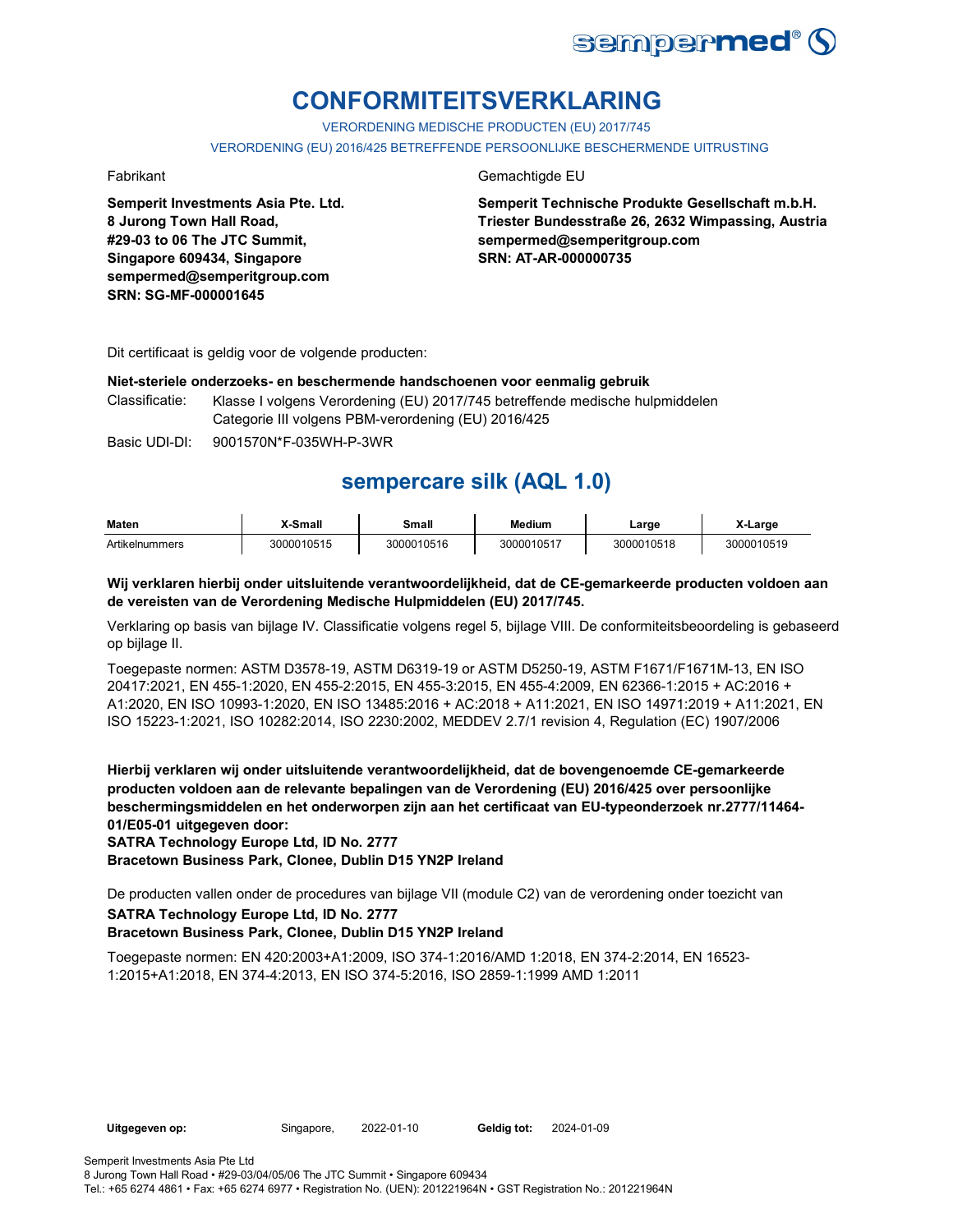

# **DECLARACIÓN DE CONFORMIDAD**

REGLAMENTO (UE) 2017/745 DE PRODUCTOS MEDICINALES REGLAMENTO (UE) 2016/425 PARA EQUIPAMIENTOS PERSONALES

**Semperit Investments Asia Pte. Ltd. 8 Jurong Town Hall Road, #29-03 to 06 The JTC Summit, Singapore 609434, Singapore sempermed@semperitgroup.com SRN: SG-MF-000001645**

### Fabricante Representante de la UE

**Semperit Technische Produkte Gesellschaft m.b.H. Triester Bundesstraße 26, 2632 Wimpassing, Austria sempermed@semperitgroup.com SRN: AT-AR-000000735**

El presente certificado es válido para los siguientes productos:

### **Guante de exploración y protección no estéril para un solo uso**

Clasificación: Clase I según el Reglamento de Productos Medicinales (EU) 2017/745 Categoría III según el Reglamento EPI (UE) 2016/425

Basic UDI-DI: 9001570N\*F-035WH-P-3WR

## **sempercare silk (AQL 1.0)**

| Tamaños            | X-Small    | Small      | Medium     | Large      | X-Large    |
|--------------------|------------|------------|------------|------------|------------|
| Número de artículo | 3000010515 | 3000010516 | 3000010517 | 3000010518 | 3000010519 |

### **Por la presente confirmamos bajo nuestra exclusiva responsabilidad que los productos con marcado CE cumplen con los requisitos del Reglamento (UE) 2017/745 sobre productos sanitarios.**

Declaración basada en el anexo IV. Clasificación según la norma 5 del anexo VIII. La evaluación de la conformidad se basa en el anexo II.

Normas aplicadas: ASTM D3578-19, ASTM D6319-19 or ASTM D5250-19, ASTM F1671/F1671M-13, EN ISO 20417:2021, EN 455-1:2020, EN 455-2:2015, EN 455-3:2015, EN 455-4:2009, EN 62366-1:2015 + AC:2016 + A1:2020, EN ISO 10993- 1:2020, EN ISO 13485:2016 + AC:2018 + A11:2021, EN ISO 14971:2019 + A11:2021, EN ISO 15223-1:2021, ISO 10282:2014, ISO 2230:2002, MEDDEV 2.7/1 revision 4, Regulation (EC) 1907/2006

**Por la presente confirmamos, bajo nuestra exclusiva responsabilidad, que los productos arriba mencionados con la marca CE cumplen con las disposiciones pertinentes del Reglamento (UE) 2016/425 para equipos de protección personal y están sujetos al Certificado de examen de tipo nº. 2777/11464-01/E05-01 expedido por:**

### **SATRA Technology Europe Ltd, ID No. 2777**

**Bracetown Business Park, Clonee, Dublin D15 YN2P Ireland**

Los productos están sujetos a los procedimientos establecidos en el anexo VII (módulo C2) del Reglamento bajo la supervisión de

### **SATRA Technology Europe Ltd, ID No. 2777 Bracetown Business Park, Clonee, Dublin D15 YN2P Ireland**

Normas aplicadas: EN 420:2003+A1:2009, ISO 374-1:2016/AMD 1:2018, EN 374-2:2014, EN 16523-1:2015+A1:2018, EN 374-4:2013, EN ISO 374-5:2016, ISO 2859-1:1999 AMD 1:2011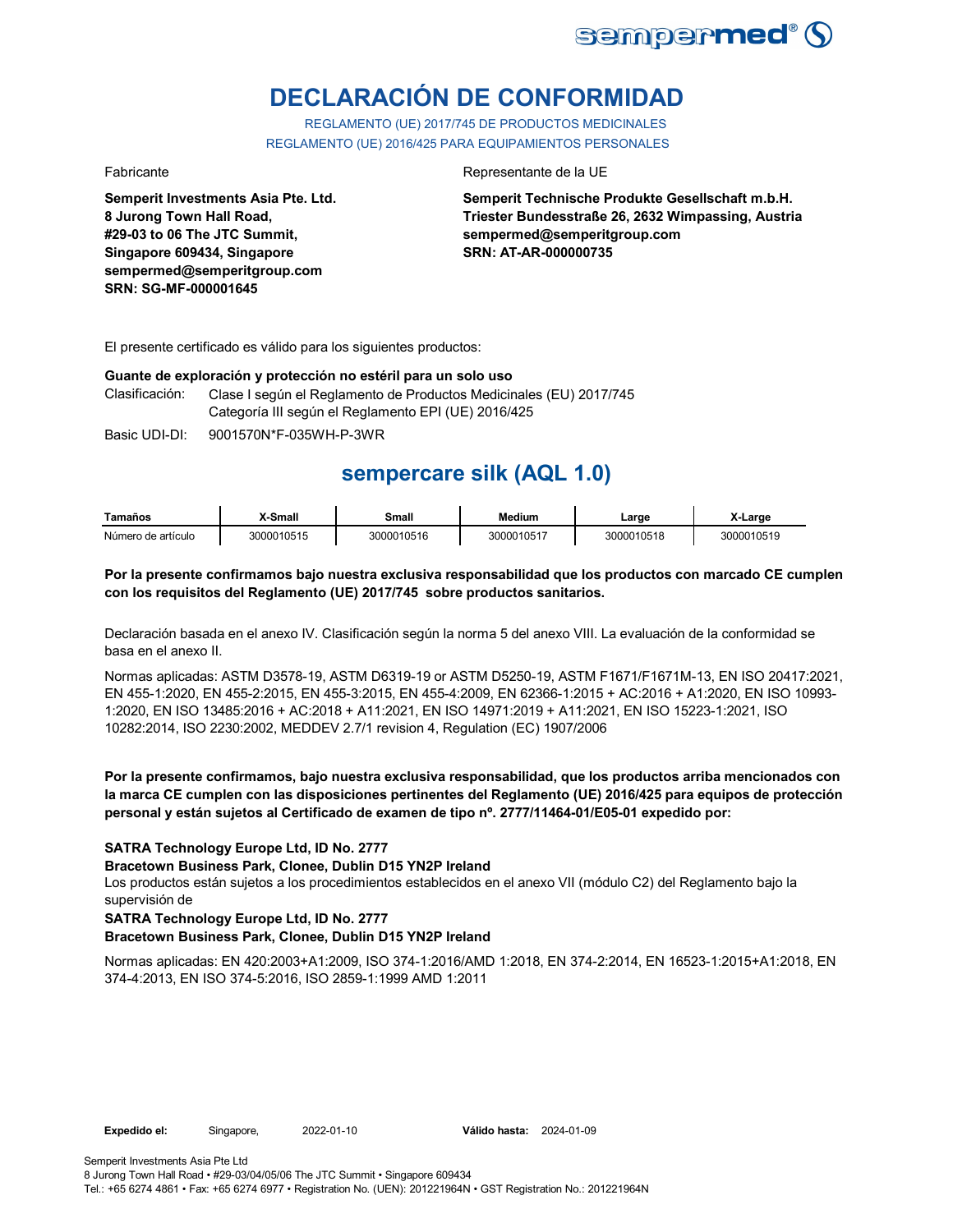

# **DECLARAÇÃO DE CONFORMIDADE**

REGULAMENTO (UE) 2017/745 SOBRE DISPOSITIVOS MÉDICOS REGULAMENTO (UE) 2016/425 SOBRE EQUIPAMENTO DE PROTEÇÃO INDIVIDUAL

**Semperit Investments Asia Pte. Ltd. 8 Jurong Town Hall Road, #29-03 to 06 The JTC Summit, Singapore 609434, Singapore sempermed@semperitgroup.com SRN: SG-MF-000001645**

### Fabricante da UE

**Semperit Technische Produkte Gesellschaft m.b.H. Triester Bundesstraße 26, 2632 Wimpassing, Austria sempermed@semperitgroup.com SRN: AT-AR-000000735**

Este certificado é válido para os seguintes produtos:

### **Luva de exame e de proteção não estéril para uso único**

Classificação: Classe I de acordo com o regulamento de Dispositivos Médicos (UE) 2017/745 Categoria III de acordo com o regulamento EPI (UE) 2016/425

Basic UDI-DI: 9001570N\*F-035WH-P-3WR

## **sempercare silk (AQL 1.0)**

| Tamanhos          | -Small     | Small      | <b>Medium</b> | ∟arge      | X-Large    |
|-------------------|------------|------------|---------------|------------|------------|
| Números de artigo | 3000010515 | 3000010516 | 3000010517    | 3000010518 | 3000010519 |

### **Declaramos desta forma, sob a nossa exclusiva responsabilidade, que os produtos com a marca CE estão em conformidade com os requisitos da Regulamento de Dispositivos Médicos (UE) 2017/745 .**

Declaração baseada no Anexo IV. Classificação de acordo com a regra 5, Anexo VIII. Avaliação da conformidade com base no Anexo II.

Normas aplicadas: ASTM D3578-19, ASTM D6319-19 or ASTM D5250-19, ASTM F1671/F1671M-13, EN ISO 20417:2021, EN 455-1:2020, EN 455-2:2015, EN 455-3:2015, EN 455-4:2009, EN 62366-1:2015 + AC:2016 + A1:2020, EN ISO 10993- 1:2020, EN ISO 13485:2016 + AC:2018 + A11:2021, EN ISO 14971:2019 + A11:2021, EN ISO 15223-1:2021, ISO 10282:2014, ISO 2230:2002, MEDDEV 2.7/1 revision 4, Regulation (EC) 1907/2006

**Declaramos desta forma, sob a nossa exclusiva responsabilidade, que os produtos com a marca CE acima mencionados estão em conformidade com as disposições relevantes do regulamento (UE) 2016/425 para Equipamentos de Proteção Individual e são objeto do certificado de exame de tipo da UE n.º 2777/11464-01/E05-01 emitido por:**

### **SATRA Technology Europe Ltd, ID No. 2777**

**Bracetown Business Park, Clonee, Dublin D15 YN2P Ireland**

**SATRA Technology Europe Ltd, ID No. 2777** Os produtos são objeto dos procedimentos previstos no anexo VII (módulo C2) do regulamento, sob a supervisão de

### **Bracetown Business Park, Clonee, Dublin D15 YN2P Ireland**

Normas aplicadas: EN 420:2003+A1:2009, ISO 374-1:2016/AMD 1:2018, EN 374-2:2014, EN 16523-1:2015+A1:2018, EN 374-4:2013, EN ISO 374-5:2016, ISO 2859-1:1999 AMD 1:2011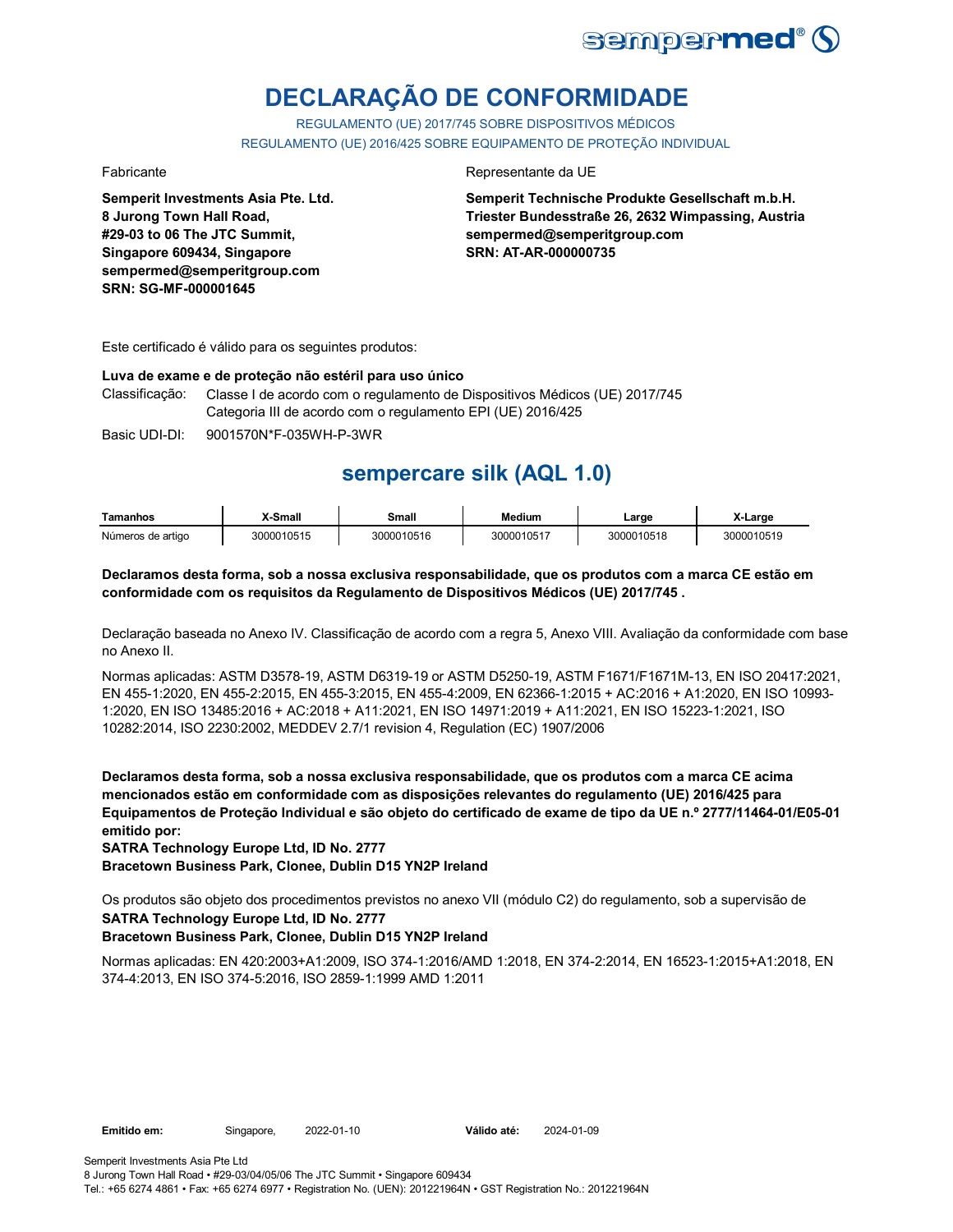

# **DEKLARATON OM ÖVERENSSTÄMMELSE**

FÖRORDNING (EU) 2017/745 MEDICINTEKNISKA PRODUKTER FÖRORDNING (EU) 2016/425 FÖR PERSONLIG SKYDDSUTRUSTNING

**Semperit Investments Asia Pte. Ltd. 8 Jurong Town Hall Road, #29-03 to 06 The JTC Summit, Singapore 609434, Singapore sempermed@semperitgroup.com SRN: SG-MF-000001645**

### Tillverkare **Behörig representant hos EU**

**Semperit Technische Produkte Gesellschaft m.b.H. Triester Bundesstraße 26, 2632 Wimpassing, Austria sempermed@semperitgroup.com SRN: AT-AR-000000735**

Detta certifikat gäller följande produkt:

### **Icke-steril inspektions- och skyddshandske för engångsanvändning**

Klassificering: Klass I enligt EU-förordning för medicintek-niska produkter (MD) (EU) 2017/745 Kategori III enligt EU-förordning för personlig skyddsutrustning (PPE) 2016/425

Basic UDI-DI: 9001570N\*F-035WH-P-3WR

## **sempercare silk (AQL 1.0)**

| <b>Storlekar</b> | -Small     | Small<br>_____ | <b>Medium</b> | Large      | X-Larɑe    |
|------------------|------------|----------------|---------------|------------|------------|
| Artikelkoder     | 3000010515 | 3000010516     | 3000010517    | 3000010518 | 3000010519 |

### **Vi förklarar härmed under eget exklusivt ansvar att ovan beskrivna, CE-markerade produkt stämmer överens med erforderliga i förordning för medicinska produkter (EU) 2017/745.**

Förklaring på grundval av bilaga IV. Klassificering enligt regel 5, bilaga VIII. Bedömningen av överensstämmelse grundar sig på bilaga II.

Tillämpade standarder: ASTM D3578-19, ASTM D6319-19 or ASTM D5250-19, ASTM F1671/F1671M-13, EN ISO 20417:2021, EN 455-1:2020, EN 455-2:2015, EN 455-3:2015, EN 455-4:2009, EN 62366-1:2015 + AC:2016 + A1:2020, EN ISO 10993-1:2020, EN ISO 13485:2016 + AC:2018 + A11:2021, EN ISO 14971:2019 + A11:2021, EN ISO 15223- 1:2021, ISO 10282:2014, ISO 2230:2002, MEDDEV 2.7/1 revision 4, Regulation (EC) 1907/2006

**Vi förklarar härmed under eget exklusivt ansvar att ovan beskrivna, CE-markerade produkt stämmer överens med tillämpliga bestämmelser i EU-förordningen 2016/425 för personlig skyddsutrustning och är identisk med den personliga skyddsutrustning som anges i EU-certifikat för typgranskning nummer2777/11464-01/E05-01 daterad av:**

**SATRA Technology Europe Ltd, ID No. 2777**

**Bracetown Business Park, Clonee, Dublin D15 YN2P Ireland**

och är föremål för den procedur som beskrivs i Bilaga VII (Modul C2) till EU-förordningen 2016/425 under the supervision of under uppsikt av

### **SATRA Technology Europe Ltd, ID No. 2777 Bracetown Business Park, Clonee, Dublin D15 YN2P Ireland**

Tillämpade standarder: EN 420:2003+A1:2009, ISO 374-1:2016/AMD 1:2018, EN 374-2:2014, EN 16523- 1:2015+A1:2018, EN 374-4:2013, EN ISO 374-5:2016, ISO 2859-1:1999 AMD 1:2011

**Daterad :** Singapore, 2022-01-10 **Giltig till:** 2024-01-09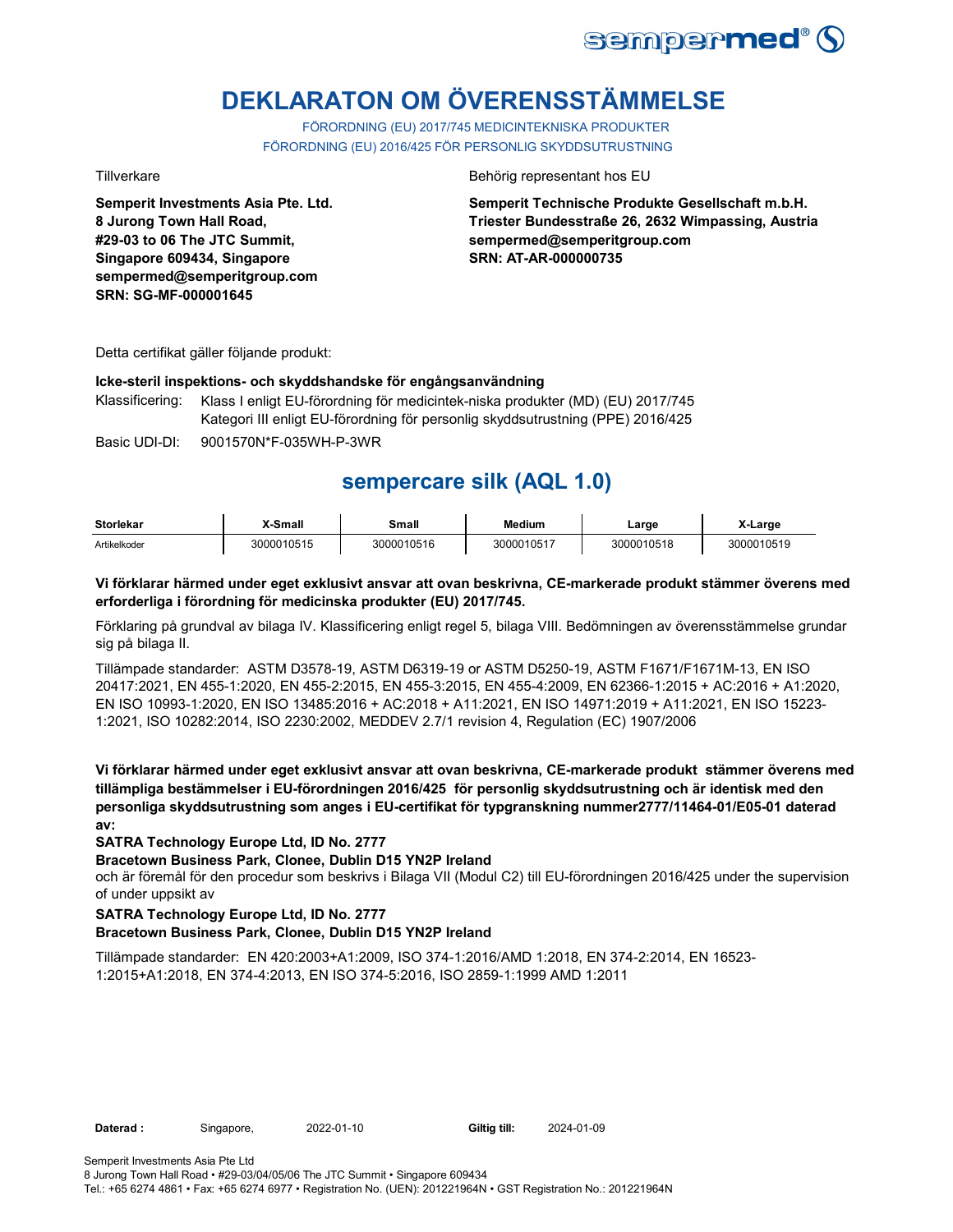

# **KONFORMITETSERKLÆRING**

FORORDNING (EU) 2017/745 OM MEDICINSK UDSTYR FORORDNING (EU) 2016/425 FOR PERSONLIGE VÆRNEMIDLER

**Semperit Investments Asia Pte. Ltd. 8 Jurong Town Hall Road, #29-03 to 06 The JTC Summit, Singapore 609434, Singapore sempermed@semperitgroup.com SRN: SG-MF-000001645**

### Producent **EU-befuldmægtigede**

**Semperit Technische Produkte Gesellschaft m.b.H. Triester Bundesstraße 26, 2632 Wimpassing, Austria sempermed@semperitgroup.com SRN: AT-AR-000000735**

Dette certifikat er gyldigt for følgende produkter:

### **Ikke-steril undersøgelses- og beskyttelseshandske til engangsbrug**

Klassificering: Klasse I jævnfør (EU) 2017/745 -forordningen for medicinsk udstyr Kategori III jævnfør PVM-forordningen (EU) 2016/425

Basic UDI-DI: 9001570N\*F-035WH-P-3WR

## **sempercare silk (AQL 1.0)**

| <b>Størrelser</b> | X-Small    | Small      | <b>Medium</b> | Large      | X-Large    |
|-------------------|------------|------------|---------------|------------|------------|
| Artikelnumre      | 3000010515 | 3000010516 | 3000010517    | 3000010518 | 3000010519 |

### **Vi bekræfter hermed under fuldt ansvar, at de ovenfor nævnte CE-mærkede produkter stemmer overens med de krav i forordningen for medicinsk udstyr (EU) 2017/745.**

Erklæring på grundlag af bilag IV. Klassificering i henhold til regel 5, bilag VIII. Overensstemmelsesvurderingen er baseret på bilag II.

Anvendte standarder: ASTM D3578-19, ASTM D6319-19 or ASTM D5250-19, ASTM F1671/F1671M-13, EN ISO 20417:2021, EN 455-1:2020, EN 455-2:2015, EN 455-3:2015, EN 455-4:2009, EN 62366-1:2015 + AC:2016 + A1:2020, EN ISO 10993-1:2020, EN ISO 13485:2016 + AC:2018 + A11:2021, EN ISO 14971:2019 + A11:2021, EN ISO 15223- 1:2021, ISO 10282:2014, ISO 2230:2002, MEDDEV 2.7/1 revision 4, Regulation (EC) 1907/2006

**Vi bekræfter hermed under fuldt ansvar, at de ovenfor nævnte CE-mærkede produkter stemmer overens med med de afgørende bestemmelser i forordningen (EU) 2016/425 for personlige værnemidler, og er genstand for EUcertificering af typeafprøvning nr.2777/11464-01/E05-01 udstedt gennem:**

### **SATRA Technology Europe Ltd, ID No. 2777**

### **Bracetown Business Park, Clonee, Dublin D15 YN2P Ireland**

Produkterne er genstand for procedurer jævnfør VII (modul C2) i forordningen med opsyn af

**SATRA Technology Europe Ltd, ID No. 2777**

### **Bracetown Business Park, Clonee, Dublin D15 YN2P Ireland**

Anvendte standarder: EN 420:2003+A1:2009, ISO 374-1:2016/AMD 1:2018, EN 374-2:2014, EN 16523-1:2015+A1:2018, EN 374-4:2013, EN ISO 374-5:2016, ISO 2859-1:1999 AMD 1:2011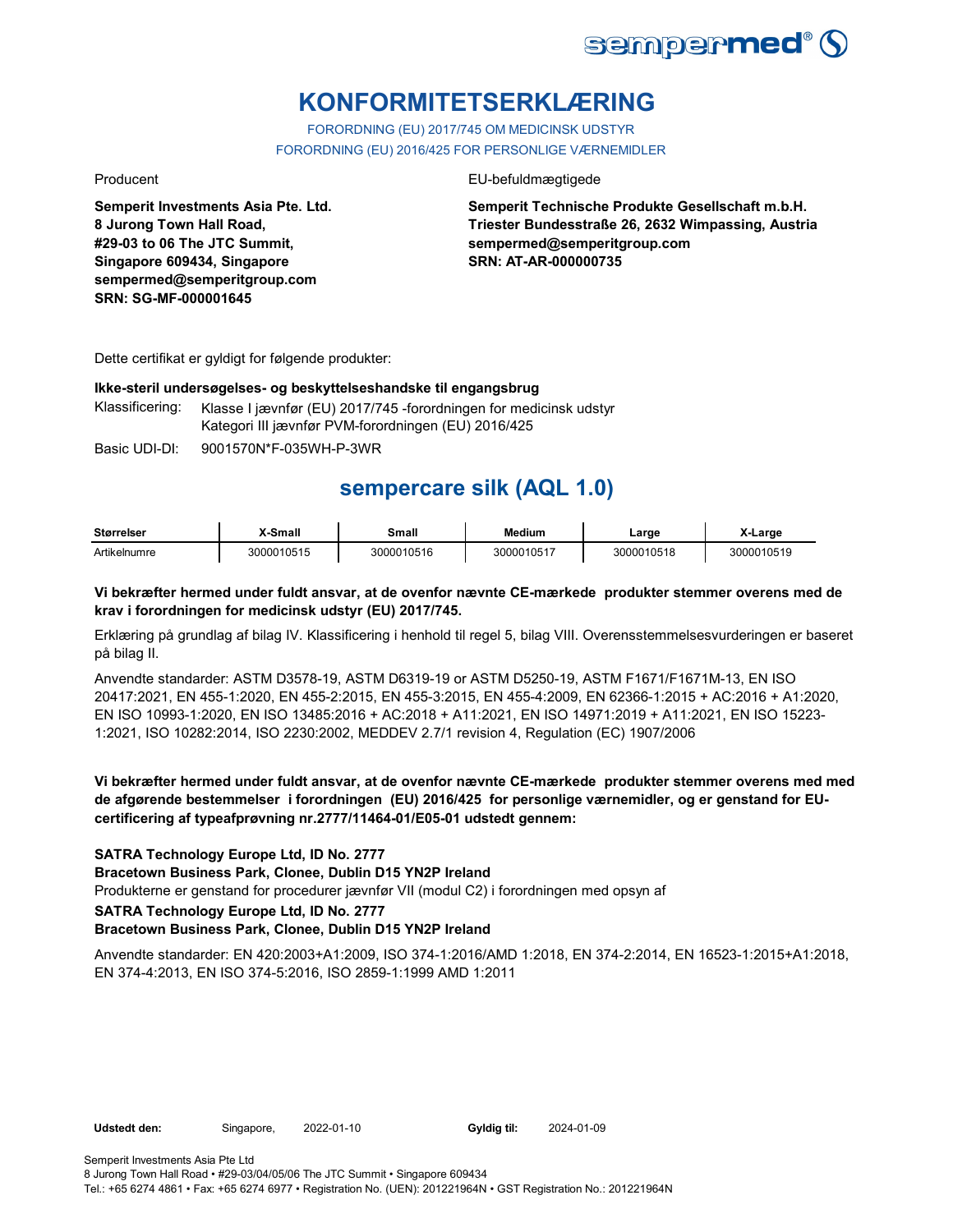

# **KONFORMITETSERKLÆRING**

FORORDNING FOR MEDISINSK UTSTYR (EU) 2017/745 FORORDNING (EU) 2016/425 OM PERSONLIG VERNEUTSTYR

**Semperit Investments Asia Pte. Ltd. 8 Jurong Town Hall Road, #29-03 to 06 The JTC Summit, Singapore 609434, Singapore sempermed@semperitgroup.com SRN: SG-MF-000001645**

### Produsent **Autorisert representant i EU**

**Semperit Technische Produkte Gesellschaft m.b.H. Triester Bundesstraße 26, 2632 Wimpassing, Austria sempermed@semperitgroup.com SRN: AT-AR-000000735**

Dette sertifikatet er gyldig for følgende produkter:

### **Ikke-steril undersøkelses- og beskyttelseshanske for engangsbruk**

Klassifisering: Klasse I i henhold til forordning for medisinsk utstyr (EU) 2017/745 Kategori III i henhold til PVU-forordningen (EU) nr. 2016/425

Basic UDI-DI: 9001570N\*F-035WH-P-3WR

## **sempercare silk (AQL 1.0)**

| <b>Størrelser</b> | X-Small    | Small      | <b>Medium</b> | ∟arge      | X-Large    |
|-------------------|------------|------------|---------------|------------|------------|
| Artikkelnumre     | 3000010515 | 3000010516 | 3000010517    | 3000010518 | 3000010519 |

### **Vi erklærer herved under eneansvar at det CE-merkede produktet oppfyller de kravene i Uredbet for medisinsk utstyr (EU) 2017/745.**

Erklæring basert på vedlegg IV. Klassifisering i henhold til regel nr. 5, vedlegg VIII. Samsvarsvurderingen er basert på vedlegg II.

Relevante standarder: ASTM D3578-19, ASTM D6319-19 or ASTM D5250-19, ASTM F1671/F1671M-13, EN ISO 20417:2021, EN 455-1:2020, EN 455-2:2015, EN 455-3:2015, EN 455-4:2009, EN 62366-1:2015 + AC:2016 + A1:2020, EN ISO 10993-1:2020, EN ISO 13485:2016 + AC:2018 + A11:2021, EN ISO 14971:2019 + A11:2021, EN ISO 15223- 1:2021, ISO 10282:2014, ISO 2230:2002, MEDDEV 2.7/1 revision 4, Regulation (EC) 1907/2006

**Vi erklærer herved under eneansvar at det CE-merkede produktet som er nevnt ovenfor oppfyller de relevante bestemmelsene i Forordning (EU) nr. 2016/425 om personlig verneutstyr og er gjenstand for EUtypeprøvesertifikat nr. 2777/11464-01/E05-01 utstedt av: SATRA Technology Europe Ltd, ID No. 2777 Bracetown Business Park, Clonee, Dublin D15 YN2P Ireland**

**SATRA Technology Europe Ltd, ID No. 2777** Produktet er gjenstand for prosedyren som er beskrevet i Vedlegg VII (Modul C2) i Forordning nr. 2016/425 under tilsyn av

### **Bracetown Business Park, Clonee, Dublin D15 YN2P Ireland**

Relevante standarder: EN 420:2003+A1:2009, ISO 374-1:2016/AMD 1:2018, EN 374-2:2014, EN 16523-1:2015+A1:2018, EN 374-4:2013, EN ISO 374-5:2016, ISO 2859-1:1999 AMD 1:2011

**Utstedt den:** Singapore, 2022-01-10 **Gyldig til:** 2024-01-09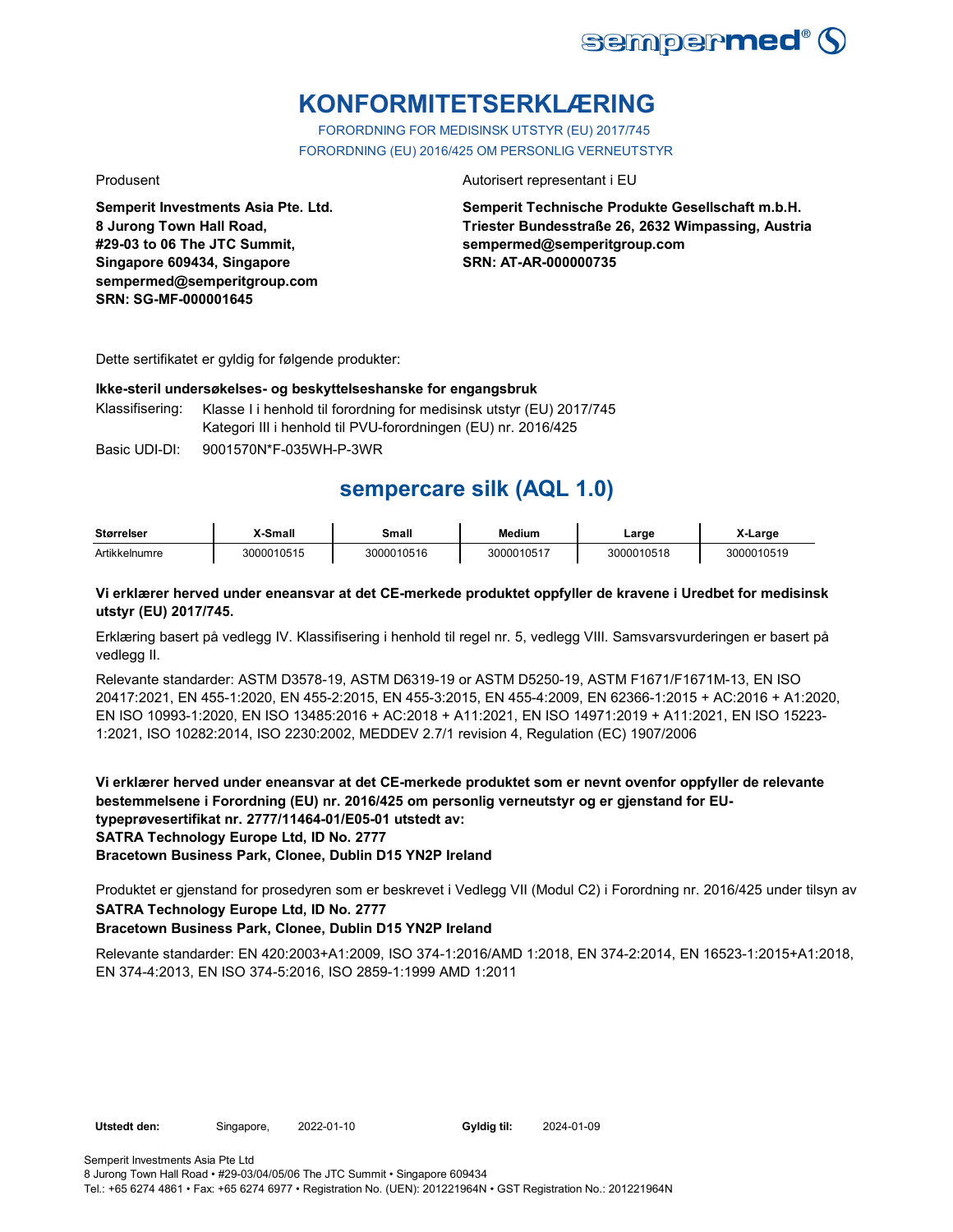

# **VAATIMUSTENMUKAISUUSVAKUUTUS**

LÄÄKINNÄLLISIÄ LAITTEITA KOSKEVA ASETUS (EU) 2017/745 HENKILÖNSUOJAIMISTA ANNETTU ASETUS (EU) 2016/425

**Semperit Investments Asia Pte. Ltd. 8 Jurong Town Hall Road, #29-03 to 06 The JTC Summit, Singapore 609434, Singapore sempermed@semperitgroup.com SRN: SG-MF-000001645**

Valmistaja EU:n valtuutettu edustaja

**Semperit Technische Produkte Gesellschaft m.b.H. Triester Bundesstraße 26, 2632 Wimpassing, Austria sempermed@semperitgroup.com SRN: AT-AR-000000735**

Tämä sertifikaatti koskee seuraavia tuotteita:

### **Kertakäyttöinen ei-steriili tutkimus- ja suojakäsine**

Luokitus: Luokka I lääkinnällisiä laitteita koskevan asetuksen (EU) 2017/745 mukaisesti Luokka III henkilönsuojaimista annetun asetuksen (EU) 2016/425 mukaisesti

Basic UDI-DI: 9001570N\*F-035WH-P-3WR

# **sempercare silk (AQL 1.0)**

| Koot         | Smali      | Small      | Medium     | ∟arge      | X-Large    |
|--------------|------------|------------|------------|------------|------------|
| Tuotenumerot | 3000010515 | 3000010516 | 3000010517 | 3000010518 | 3000010519 |

### **Täten vahvistamme yksinomaisella vastuullamme, että CE-merkityt tuotteet vastaavat lääkinnällisiä laitteita koskevan asetuksen (EU) 2017/745 mukaisia vaatimuksia.**

Liitteeseen IV perustuva julistus. Luokitus liitteen VIII 5 säännön mukaisesti. Vaatimustenmukaisuuden arviointi perustuu liitteeseen II.

Sovelletut standardit: ASTM D3578-19, ASTM D6319-19 or ASTM D5250-19, ASTM F1671/F1671M-13, EN ISO 20417:2021, EN 455-1:2020, EN 455-2:2015, EN 455-3:2015, EN 455-4:2009, EN 62366-1:2015 + AC:2016 + A1:2020, EN ISO 10993-1:2020, EN ISO 13485:2016 + AC:2018 + A11:2021, EN ISO 14971:2019 + A11:2021, EN ISO 15223- 1:2021, ISO 10282:2014, ISO 2230:2002, MEDDEV 2.7/1 revision 4, Regulation (EC) 1907/2006

**Täten vahvistamme yksinomaisella vastuullamme, että yllä mainitut CE-merkityt tuotteet vastaavat henkilönsuojaimista annetun asetuksen (EU) 2016/425 mukaisia perustavanlaatuisia vaatimuksia ja niihin sovelletaan EU:n tyyppitarkastustodistusta nro 2777/11464-01/E05-01 laadittu : SATRA Technology Europe Ltd, ID No. 2777**

**Bracetown Business Park, Clonee, Dublin D15 YN2P Ireland**

Tuotteet ovat asetuksen liitteen VII (moduuli C2) mukaisen menettelyn kohteena, valvonnan suorittaa

**SATRA Technology Europe Ltd, ID No. 2777**

### **Bracetown Business Park, Clonee, Dublin D15 YN2P Ireland**

Sovelletut standardit: EN 420:2003+A1:2009, ISO 374-1:2016/AMD 1:2018, EN 374-2:2014, EN 16523-1:2015+A1:2018, EN 374-4:2013, EN ISO 374-5:2016, ISO 2859-1:1999 AMD 1:2011

**Laadittu :** Singapore, 2022-01-10 **Voimassa (asti):** 2024-01-09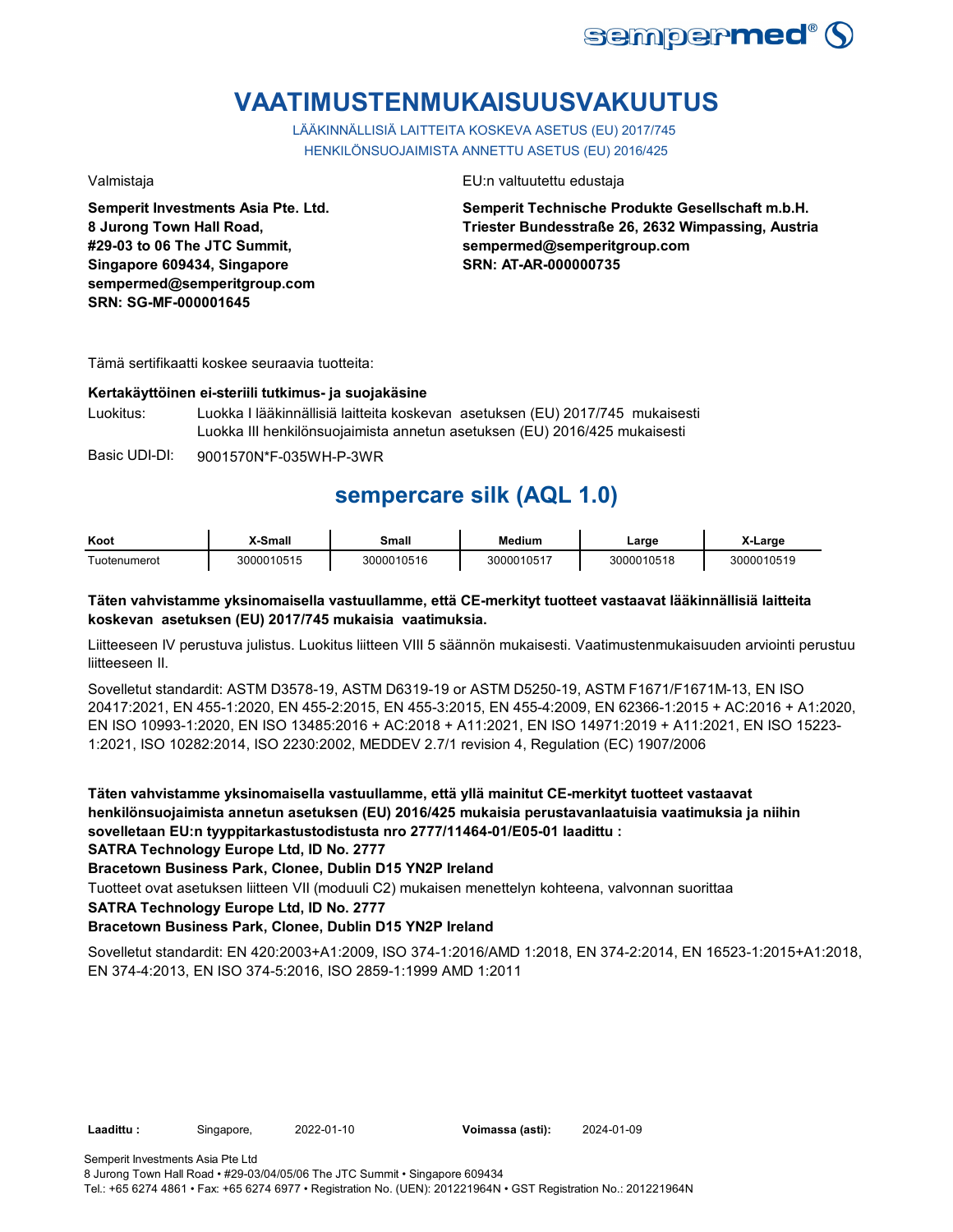

# **ATITIKTIES DEKLARACIJA**

REGLAMENTAS DĖL MEDICINOS PRIETAISŲ (ES) 2017/745 REGLAMENTAS (ES) 2016/425 DĖL ASMENINIŲ APSAUGOS PRIEMONIŲ

**Semperit Investments Asia Pte. Ltd. 8 Jurong Town Hall Road, #29-03 to 06 The JTC Summit, Singapore 609434, Singapore sempermed@semperitgroup.com SRN: SG-MF-000001645**

### Gamintojas **ES interviewes** ES ja aliotas asmuo

**Semperit Technische Produkte Gesellschaft m.b.H. Triester Bundesstraße 26, 2632 Wimpassing, Austria sempermed@semperitgroup.com SRN: AT-AR-000000735**

Šis sertifikatas galioja toliau nurodytiems produktams:

### **Nesterilios vienkartinio naudojimo apžiūros ir apsauginės pirštinės**

Klasifikacija: I klasė pagal reglamentą dėl medicinos prietaisų (ES) 2017/745 III kategorija pagal reglamentą (ES) 2016/425 dėl asmeninių apsaugos priemonių

Basic UDI-DI: 9001570N\*F-035WH-P-3WR

# **sempercare silk (AQL 1.0)**

| Dvdžiai         | X-Small    | Small      | Medium     | ∟arge      | X-Large    |
|-----------------|------------|------------|------------|------------|------------|
| Prekiu numeriai | 3000010515 | 3000010516 | 3000010517 | 3000010518 | 3000010519 |

### **Prisiimdami visą atsakomybę šiuo dokumentu patvirtiname, kad CE paženklinti produktai atitinka reglamentą dėl medicinos prietaisų (ES) 2017/745 reikalavimus.**

Deklaracija, pagrįsta IV priedu. Klasifikavimas pagal VIII priedo 5 taisyklę. Atitikties įvertinimas pagal II priedą.

Taikomi standartai: ASTM D3578-19, ASTM D6319-19 or ASTM D5250-19, ASTM F1671/F1671M-13, EN ISO 20417:2021, EN 455-1:2020, EN 455-2:2015, EN 455-3:2015, EN 455-4:2009, EN 62366-1:2015 + AC:2016 + A1:2020, EN ISO 10993- 1:2020, EN ISO 13485:2016 + AC:2018 + A11:2021, EN ISO 14971:2019 + A11:2021, EN ISO 15223-1:2021, ISO 10282:2014, ISO 2230:2002, MEDDEV 2.7/1 revision 4, Regulation (EC) 1907/2006

**Prisiimdami visą atsakomybę, šiuo dokumentu patvirtiname, kad anksčiau paminėti CE paženklinti produktai atitinka svarbiausius reglamentą dėl asmeninių apsaugos priemonių (ES) 2016/425 reikalavimus ir yra ES tipo tyrimo sertifikato Nr. objektas. 2777/11464-01/E05-01 išduota :**

**SATRA Technology Europe Ltd, ID No. 2777**

### **Bracetown Business Park, Clonee, Dublin D15 YN2P Ireland**

Produktai yra metodo objektas pagal reglamentą VII priedą (modulis C2) prižiūrint

**SATRA Technology Europe Ltd, ID No. 2777**

### **Bracetown Business Park, Clonee, Dublin D15 YN2P Ireland**

Taikomi standartai: EN 420:2003+A1:2009, ISO 374-1:2016/AMD 1:2018, EN 374-2:2014, EN 16523-1:2015+A1:2018, EN 374-4:2013, EN ISO 374-5:2016, ISO 2859-1:1999 AMD 1:2011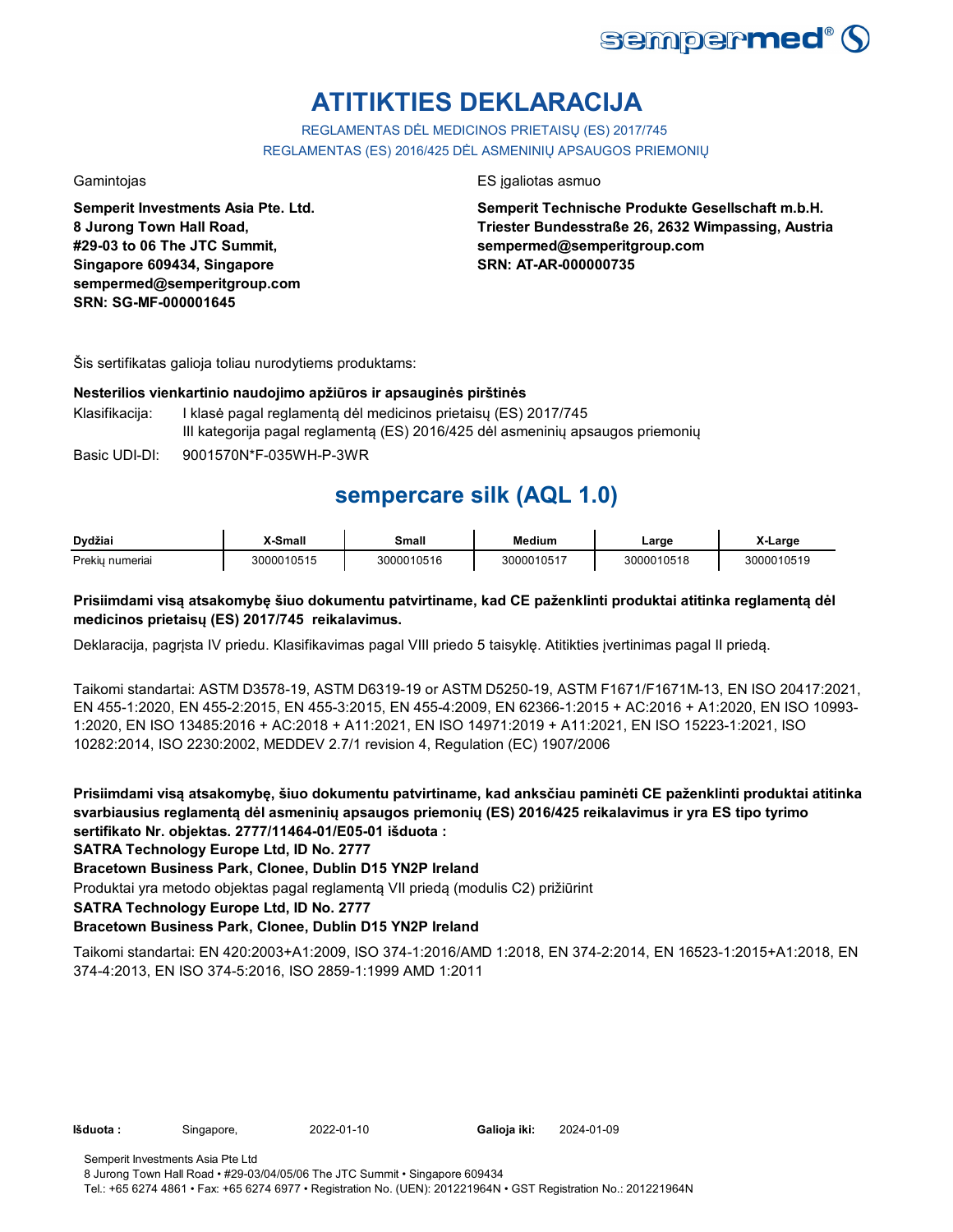

# **ATBILSTĪBAS DEKLARĀCIJA**

MEDICĪNAS IERĪČU REGULA (ES) 2017/745

REGULA (ES) 2016/425 PAR INDIVIDUĀLAJIEM AIZSARDZĪBAS LĪDZEKĻIEM

**Semperit Investments Asia Pte. Ltd. 8 Jurong Town Hall Road, #29-03 to 06 The JTC Summit, Singapore 609434, Singapore sempermed@semperitgroup.com SRN: SG-MF-000001645**

### Likumīgais ražotājs **Pilnvarotais pārstāvis ES**

**Semperit Technische Produkte Gesellschaft m.b.H. Triester Bundesstraße 26, 2632 Wimpassing, Austria sempermed@semperitgroup.com SRN: AT-AR-000000735**

Šis sertifikāts ir derīgs šādam produktam:

### **Nesterili izmeklēšanas aizsargcimdi vienreizējai lietošanai**

Klasifikācija: I klase saskaņā ar medicīnas ierīču Regulu (ES) 2017/745 III kategorija saskaņā ar IAL Regulu (ES) 2016/425

Basic UDI-DI: 9001570N\*F-035WH-P-3WR

## **sempercare silk (AQL 1.0)**

| Izmēri          | X-Small    | Small      | <b>Medium</b> | Large      | X-Large    |
|-----------------|------------|------------|---------------|------------|------------|
| Artikula numurs | 3000010515 | 3000010516 | 3000010517    | 3000010518 | 3000010519 |

### **Ar šo mēs apliecinām, ka iepriekš aprakstītais produkts ar CE marķējumu atbilst medicīnas ierīču (ES) 2017/745 regulas prasībām.**

Deklarācija, pamatojoties uz IV pielikumu. Klasifikācija saskaņā ar VIII pielikuma 5. noteikumu. Atbilstības novērtēšanas pamatā ir II pielikums.

Piemērotie standarti: ASTM D3578-19, ASTM D6319-19 or ASTM D5250-19, ASTM F1671/F1671M-13, EN ISO 20417:2021, EN 455-1:2020, EN 455-2:2015, EN 455-3:2015, EN 455-4:2009, EN 62366-1:2015 + AC:2016 + A1:2020, EN ISO 10993-1:2020, EN ISO 13485:2016 + AC:2018 + A11:2021, EN ISO 14971:2019 + A11:2021, EN ISO 15223- 1:2021, ISO 10282:2014, ISO 2230:2002, MEDDEV 2.7/1 revision 4, Regulation (EC) 1907/2006

**Ar šo mēs apliecinām, ka iepriekš aprakstītais produkts ar CE marķējumu atbilst Regulas (ES) 2016/425 par individuālajiem aizsardzības līdzekļiem piemērojamajiem noteikumiem un ir identisks individuālajiem aizsardzības līdzekļiem, uz kuriem attiecas ES tipa pārbaudes sertifikāts Nr. 2777/11464-01/E05-01 izdots :**

### **SATRA Technology Europe Ltd, ID No. 2777**

### **Bracetown Business Park, Clonee, Dublin D15 YN2P Ireland**

un uz to attiecas Regulas (ES) 2016/425 VII pielikumā (C2 modulis) noteiktā procedūra

**SATRA Technology Europe Ltd, ID No. 2777**

### **Bracetown Business Park, Clonee, Dublin D15 YN2P Ireland**

Piemērotie standarti: EN 420:2003+A1:2009, ISO 374-1:2016/AMD 1:2018, EN 374-2:2014, EN 16523-1:2015+A1:2018, EN 374-4:2013, EN ISO 374-5:2016, ISO 2859-1:1999 AMD 1:2011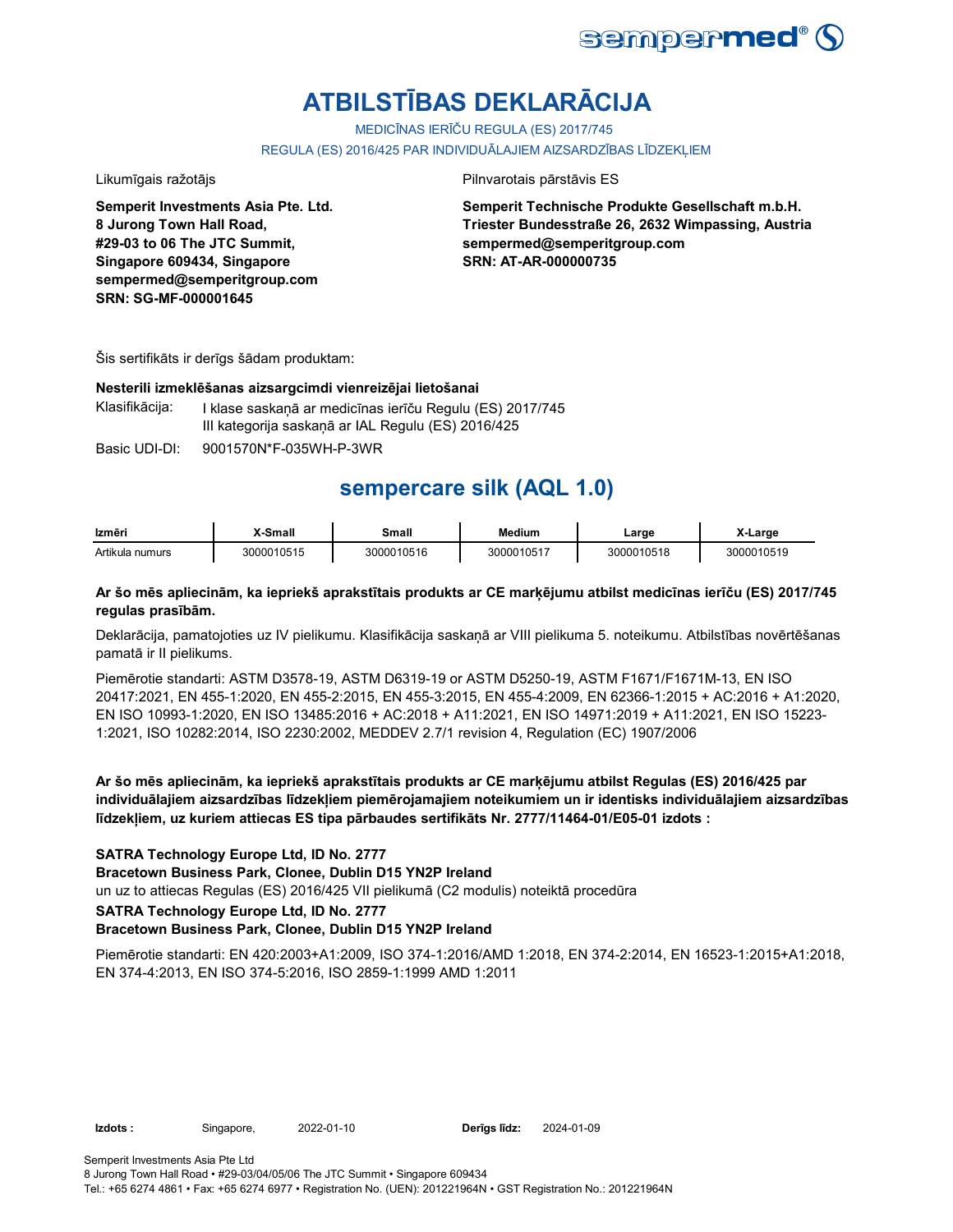

# **VASTAVUSDEKLARATSIOON**

MEDITSIINITOODETE MÄÄRUS (EL) 2017/745 ISIKUKAITSEVAHENDITE MÄÄRUS (EL) 2016/425

**Semperit Investments Asia Pte. Ltd. 8 Jurong Town Hall Road, #29-03 to 06 The JTC Summit, Singapore 609434, Singapore sempermed@semperitgroup.com SRN: SG-MF-000001645**

### Tootja Volitatud esindaja EL-is

**Semperit Technische Produkte Gesellschaft m.b.H. Triester Bundesstraße 26, 2632 Wimpassing, Austria sempermed@semperitgroup.com SRN: AT-AR-000000735**

See sertifikaat kehtib järgmistele toodetele:

### **Mittesteriilne läbivaatus- ja kaitsekinnas ühekordseks kasutuseks**

Klassifikatsioon: I klass kooskõlas meditsiinitoodete määrusega (EU) 2017/745 III kategooria kooskõlas isikukaitsevahendite määrusega (EL) 2016/425

Basic UDI-DI: 9001570N\*F-035WH-P-3WR

# **sempercare silk (AQL 1.0)**

| Suurused     | X-Small   | Small      | <b>Medium</b> | _arge      | Y-Large    |
|--------------|-----------|------------|---------------|------------|------------|
| Tootenumbrid | 000010515 | 3000010516 | 3000010517    | 3000010518 | 3000010519 |

### **Kinnitame oma ainuvastutusel, et CE-märgisega tooted on kooskõlas meditsiinitoodete määruse (EU) 2017/745 nõuetega.**

Deklaratsioon põhineb IV lisal. Klassifikatsioon kooskõlas VIII lisa 5. reegliga. Vastavushindamine põhineb II lisal.

Kohaldatud normid: ASTM D3578-19, ASTM D6319-19 or ASTM D5250-19, ASTM F1671/F1671M-13, EN ISO 20417:2021, EN 455-1:2020, EN 455-2:2015, EN 455-3:2015, EN 455-4:2009, EN 62366-1:2015 + AC:2016 + A1:2020, EN ISO 10993- 1:2020, EN ISO 13485:2016 + AC:2018 + A11:2021, EN ISO 14971:2019 + A11:2021, EN ISO 15223-1:2021, ISO 10282:2014, ISO 2230:2002, MEDDEV 2.7/1 revision 4, Regulation (EC) 1907/2006

**Kinnitame oma ainuvastutusel, et eespool nimetatud CE-märgistusega tooted on kooskõlas isikukaitsevahendite määruse (EL) 2016/425 põhisätetega ning on identsed isikukaitsevahenditega, mille kohta on välja antud EÜ tüübihindamistõend nr2777/11464-01/E05-01 välja :**

### **SATRA Technology Europe Ltd, ID No. 2777**

**Bracetown Business Park, Clonee, Dublin D15 YN2P Ireland**

Toodetele kohaldub määruse VII lisa (moodul C2) menetlus, mille üle teostab järelevalvet

**SATRA Technology Europe Ltd, ID No. 2777**

### **Bracetown Business Park, Clonee, Dublin D15 YN2P Ireland**

Kohaldatud normid: EN 420:2003+A1:2009, ISO 374-1:2016/AMD 1:2018, EN 374-2:2014, EN 16523-1:2015+A1:2018, EN 374-4:2013, EN ISO 374-5:2016, ISO 2859-1:1999 AMD 1:2011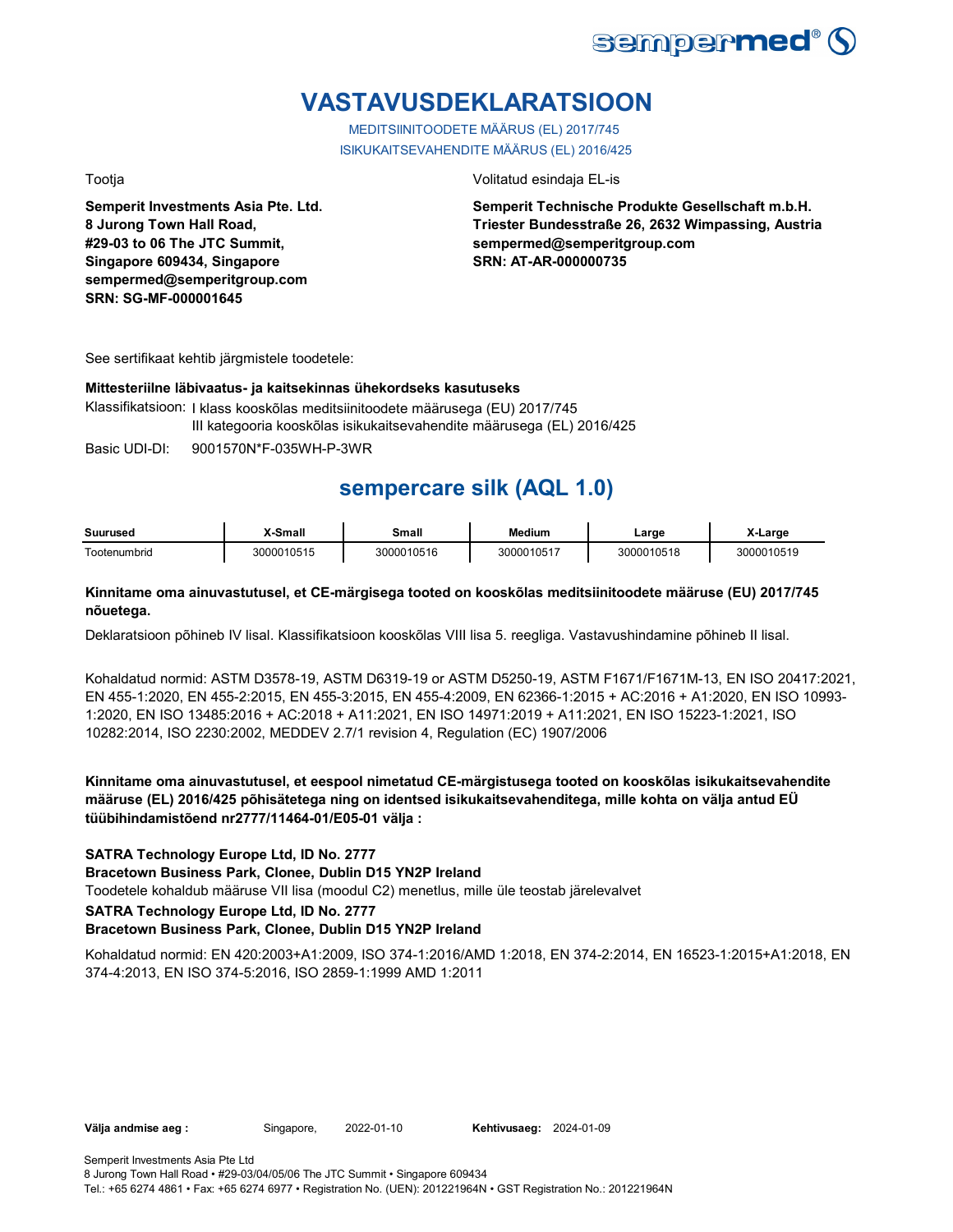

# **PROHLÁŠENÍ O SHODĚ**

NAŘÍZENÍ O ZDRAVOTNICKÝCH PROSTŘEDCÍCH (EU) 2017/745 NAŘÍZENÍ (EU) 2016/425 PRO OSOBNÍ OCHRANNÉ PROSTŘEDKY

**Semperit Investments Asia Pte. Ltd. 8 Jurong Town Hall Road, #29-03 to 06 The JTC Summit, Singapore 609434, Singapore sempermed@semperitgroup.com SRN: SG-MF-000001645**

### Výrobce EU zplnomocněný zástupce EU zplnomocněný zástupce

**Semperit Technische Produkte Gesellschaft m.b.H. Triester Bundesstraße 26, 2632 Wimpassing, Austria sempermed@semperitgroup.com SRN: AT-AR-000000735**

Tento certifikát je platný pro následující produkty:

### **Nesterilní vyšetřovací a ochranné rukavice pro jednorázové použití**

Klasifikace Třída I podle nařízení o zdravotnických prostředcích (EU) 2017/745 Kategorie III podle nařízení o OOP (EU) 2016/425

Basic UDI-DI: 9001570N\*F-035WH-P-3WR

# **sempercare silk (AQL 1.0)**

| Velikosti      | <b>Y-Smal</b> ı | Small      | <b>Medium</b> | ∟arge      | X-Large    |
|----------------|-----------------|------------|---------------|------------|------------|
| Číslo produktu | 3000010515      | 3000010516 | 3000010517    | 3000010518 | 3000010519 |

### **Tímto potvrzujeme s výlučnou odpovědností, že produkty označené CE souhlasí se požadavky nařízení o zdravotnických prostředcích (EU) 2017/745.**

Prohlášení na základě přílohy IV. Klasifikace podle pravidla 5 přílohy VIII. Posouzení shody je založeno na příloze II.

Použité normy: ASTM D3578-19, ASTM D6319-19 or ASTM D5250-19, ASTM F1671/F1671M-13, EN ISO 20417:2021, EN 455-1:2020, EN 455-2:2015, EN 455-3:2015, EN 455-4:2009, EN 62366-1:2015 + AC:2016 + A1:2020, EN ISO 10993-1:2020, EN ISO 13485:2016 + AC:2018 + A11:2021, EN ISO 14971:2019 + A11:2021, EN ISO 15223-1:2021, ISO 10282:2014, ISO 2230:2002, MEDDEV 2.7/1 revision 4, Regulation (EC) 1907/2006

**Tímto potvrzujeme s výlučnou odpovědností, že výše uvedené produkty označené jako CE souhlasí s příslušnými ustanoveními nařízení (EU) 2016/425 pro Osobní ochranné prostředky a jsou předmětem přezkoušení EU č.2777/11464-01/E05-01 vystaveno :**

**SATRA Technology Europe Ltd, ID No. 2777**

### **Bracetown Business Park, Clonee, Dublin D15 YN2P Ireland**

Produkty jsou předmětem procesu podle dodatku VII (moduly, C2) nařízení pod dohledem

**SATRA Technology Europe Ltd, ID No. 2777**

### **Bracetown Business Park, Clonee, Dublin D15 YN2P Ireland**

Použité normy: EN 420:2003+A1:2009, ISO 374-1:2016/AMD 1:2018, EN 374-2:2014, EN 16523-1:2015+A1:2018, EN 374-4:2013, EN ISO 374-5:2016, ISO 2859-1:1999 AMD 1:2011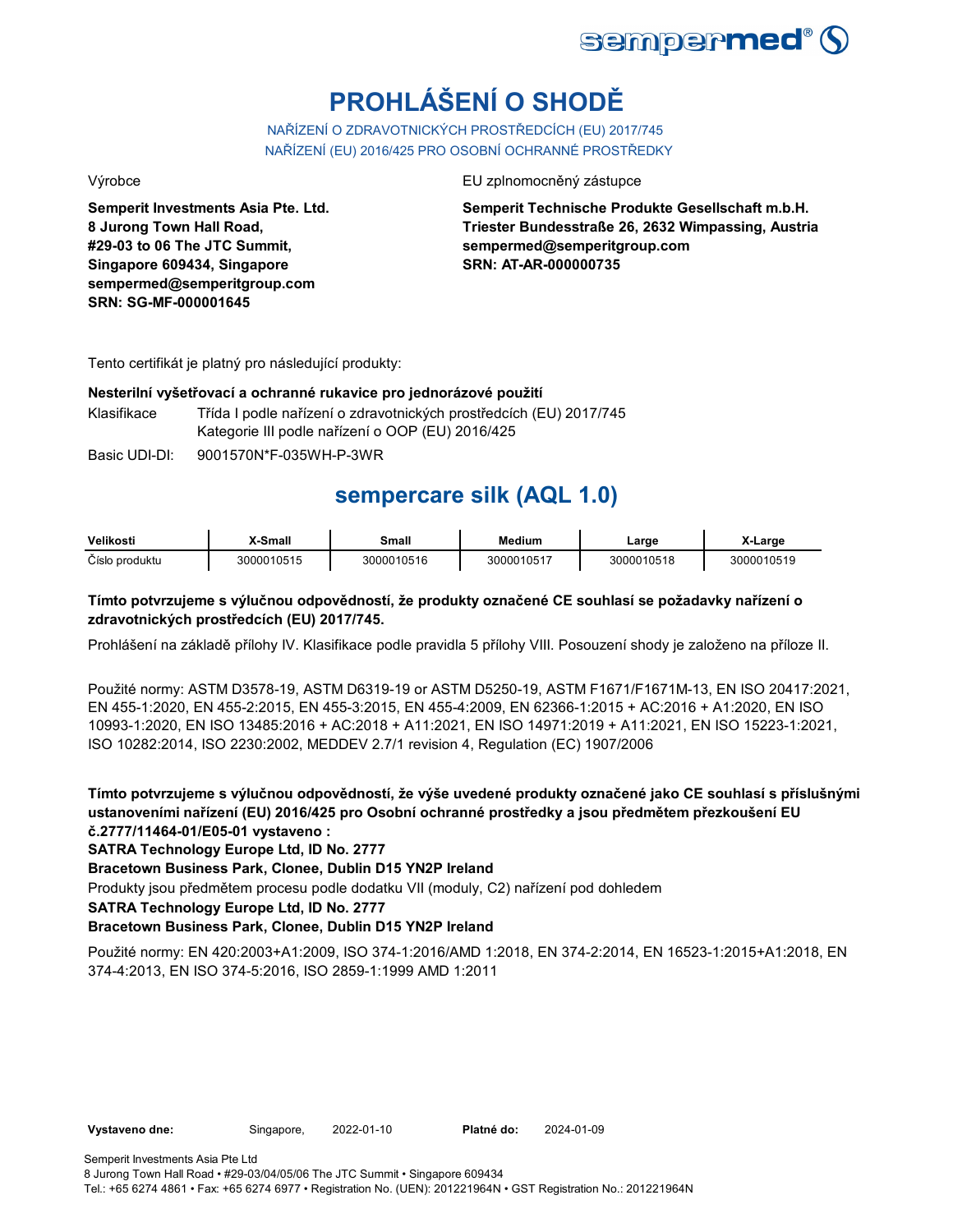

# **VYHLÁSENIE O ZHODE**

NARIADENIE (EU) 2017/745 O ZDRAVOTNÍCKYCH POMÔCKACH NARIADENIE (EÚ) 2016/425 O OSOBNÝCH OCHRANNÝCH PROSTRIEDKOCH

**Semperit Investments Asia Pte. Ltd. 8 Jurong Town Hall Road, #29-03 to 06 The JTC Summit, Singapore 609434, Singapore sempermed@semperitgroup.com SRN: SG-MF-000001645**

### Výrobca Splnomocnenec pre EÚ

**Semperit Technische Produkte Gesellschaft m.b.H. Triester Bundesstraße 26, 2632 Wimpassing, Austria sempermed@semperitgroup.com SRN: AT-AR-000000735**

Tento certifikát je platný pre nasledujúce body:

### **Nesterilné vyšetrovacie a ochranné rukavice na jedno použitie**

Klasifikácia: Trieda I podľa Nariadenia (EU) 2017/745 o zdravotníckych pomôckach Kategória III podľa Nariadenia o osobných ochranných pomôckach (EU) 2016/425

Basic UDI-DI: 9001570N\*F-035WH-P-3WR

## **sempercare silk (AQL 1.0)**

| Veľkosti      | X-Small    | Small      | <b>Medium</b> | Large      | X-Large    |
|---------------|------------|------------|---------------|------------|------------|
| Výrobné čísla | 3000010515 | 3000010516 | 3000010517    | 3000010518 | 3000010519 |

### **Týmto vo svojej výhradnej zodpovednosti potvrdzujeme, že výrobky označené symbolom CE sú v súlade so požiadavkami Nariadenia (EU) 2017/745 o zdravotníckych pomôckach.**

Vyhlásenie na základe prílohy IV. Klasifikácia podľa pravidla 5 prílohy VIII. Posudzovanie zhody je založené na prílohe II.

Súvisiace normy: ASTM D3578-19, ASTM D6319-19 or ASTM D5250-19, ASTM F1671/F1671M-13, EN ISO 20417:2021, EN 455-1:2020, EN 455-2:2015, EN 455-3:2015, EN 455-4:2009, EN 62366-1:2015 + AC:2016 + A1:2020, EN ISO 10993- 1:2020, EN ISO 13485:2016 + AC:2018 + A11:2021, EN ISO 14971:2019 + A11:2021, EN ISO 15223-1:2021, ISO 10282:2014, ISO 2230:2002, MEDDEV 2.7/1 revision 4, Regulation (EC) 1907/2006

**Týmto vo svojej výhradnej zodpovednosti potvrdzujeme, že výrobky označené symbolom CE sú v súlade so smerodajnými ustanoveniami Nariadenia (EÚ) 2016/425 o osobných ochranných prostriedkoch a sú predmetom EU - Osvedčenia o typovej skúške č. 2777/11464-01/E05-01 vyhotovené :**

### **SATRA Technology Europe Ltd, ID No. 2777**

### **Bracetown Business Park, Clonee, Dublin D15 YN2P Ireland**

Výrobky sú predmetom konania podľa dodatku VII (moduly C2) Nariadenia pod dohľadom

### **SATRA Technology Europe Ltd, ID No. 2777**

### **Bracetown Business Park, Clonee, Dublin D15 YN2P Ireland**

Súvisiace normy: EN 420:2003+A1:2009, ISO 374-1:2016/AMD 1:2018, EN 374-2:2014, EN 16523-1:2015+A1:2018, EN 374-4:2013, EN ISO 374-5:2016, ISO 2859-1:1999 AMD 1:2011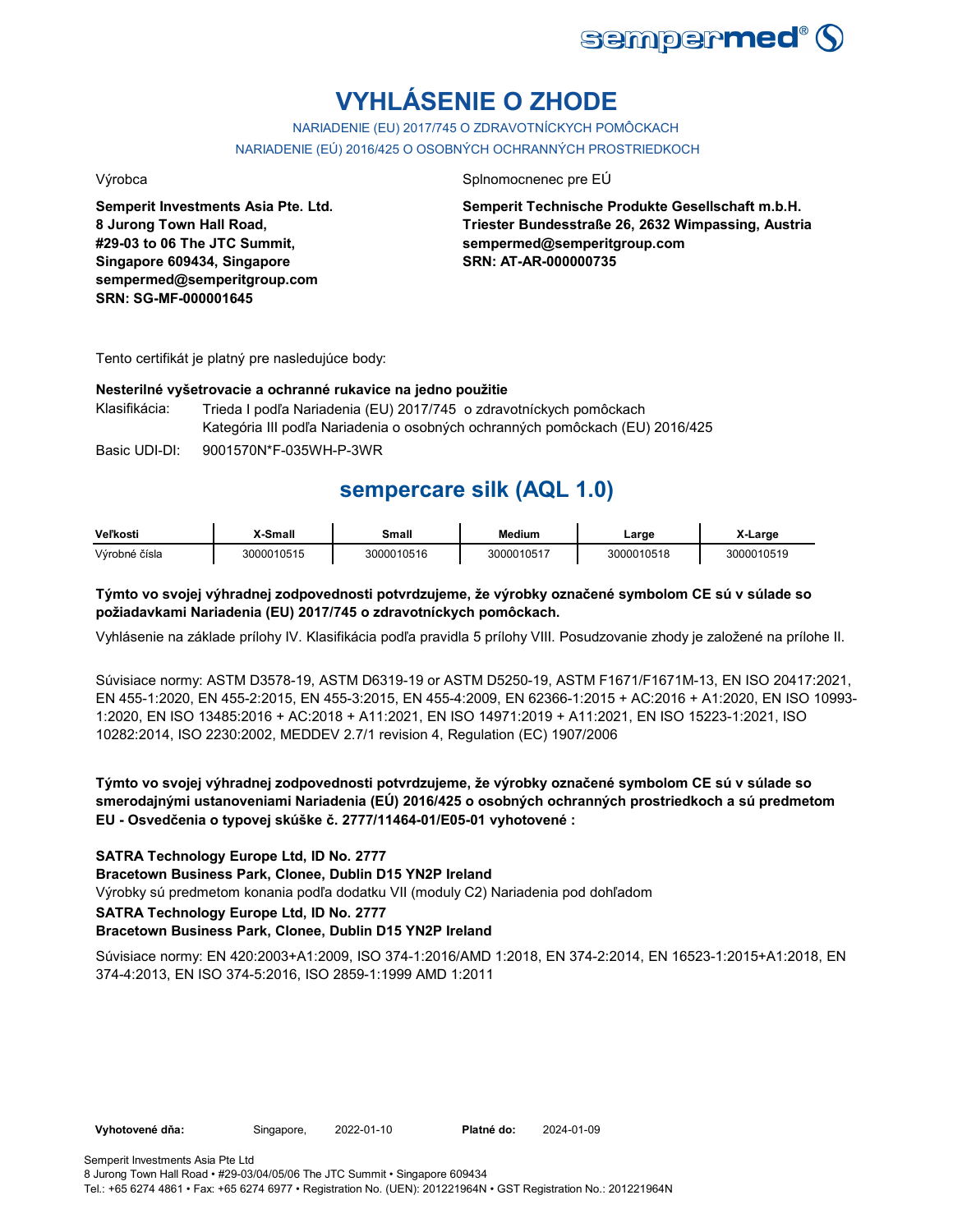

# **MEGFELELŐSÉGI NYILATKOZAT**

ORVOSTECHNIKAI ESZKÖZÖKRŐL SZÓLÓ (EU) 2017/745 RENDELET EGYÉNI VÉDŐESZKÖZÖKRŐL SZÓLÓ (EU) 2016/425 RENDELET

**Semperit Investments Asia Pte. Ltd. 8 Jurong Town Hall Road, #29-03 to 06 The JTC Summit, Singapore 609434, Singapore sempermed@semperitgroup.com SRN: SG-MF-000001645**

### Gyártó EU-meghatalmazott

**Semperit Technische Produkte Gesellschaft m.b.H. Triester Bundesstraße 26, 2632 Wimpassing, Austria sempermed@semperitgroup.com SRN: AT-AR-000000735**

Ez a tanúsítvány a következő termékekre érvényes:

### **Egyszer használatos, nem steril vizsgálati- és védőkesztyű**

Osztályozás: I. osztály az orvostechnikai eszközökről szóló (EU) 2017/745 rendelet szerint III. kategória az egyéni védőeszközökről szóló (EU) 2016/425 rendelet szerint

Basic UDI-DI: 9001570N\*F-035WH-P-3WR

# **sempercare silk (AQL 1.0)**

| Méretek    | X-Small    | Small      | <b>Medium</b> | Large      | X-Large    |
|------------|------------|------------|---------------|------------|------------|
| Cikkszámok | 3000010515 | 3000010516 | 3000010517    | 3000010518 | 3000010519 |

### **Ezennel kizárólagos felelősségünk mellett kijelentjük, hogy a CE jelzésű termékek eszközökről szóló (EU) 2017/745 rendelet alapvető előírásainak.**

Con la presente, dichiariamo sotto la nostra esclusiva responsabilità che il prodotto con marchio CE sopra descritto soddisfa i requisiti del regolamento sui dispositivi medici (UE) 2017/745 .

Alkalmazott szabványok: ASTM D3578-19, ASTM D6319-19 or ASTM D5250-19, ASTM F1671/F1671M-13, EN ISO 20417:2021, EN 455-1:2020, EN 455-2:2015, EN 455-3:2015, EN 455-4:2009, EN 62366-1:2015 + AC:2016 + A1:2020, EN ISO 10993-1:2020, EN ISO 13485:2016 + AC:2018 + A11:2021, EN ISO 14971:2019 + A11:2021, EN ISO 15223- 1:2021, ISO 10282:2014, ISO 2230:2002, MEDDEV 2.7/1 revision 4, Regulation (EC) 1907/2006

**Ezennel kizárólagos felelősségünk mellett kijelentjük, hogy a fent említett CE jelzésű termékek megfelelnek az egyéni védőeszközökre irányuló 2016/425/EU rendelet vonatkozó előírásainak és vonatkozik rájuk a megfelelő számú EU-típusvizsgálati tanúsítvány 2777/11464-01/E05-01 kelt : SATRA Technology Europe Ltd, ID No. 2777 Bracetown Business Park, Clonee, Dublin D15 YN2P Ireland**

**SATRA Technology Europe Ltd, ID No. 2777** A termékekre vonatkozik a rendelet VII. melléklete (C2 modul) szerinti eljárás a következő személy felügyelete mellett:

### **Bracetown Business Park, Clonee, Dublin D15 YN2P Ireland**

Alkalmazott szabványok: EN 420:2003+A1:2009, ISO 374-1:2016/AMD 1:2018, EN 374-2:2014, EN 16523- 1:2015+A1:2018, EN 374-4:2013, EN ISO 374-5:2016, ISO 2859-1:1999 AMD 1:2011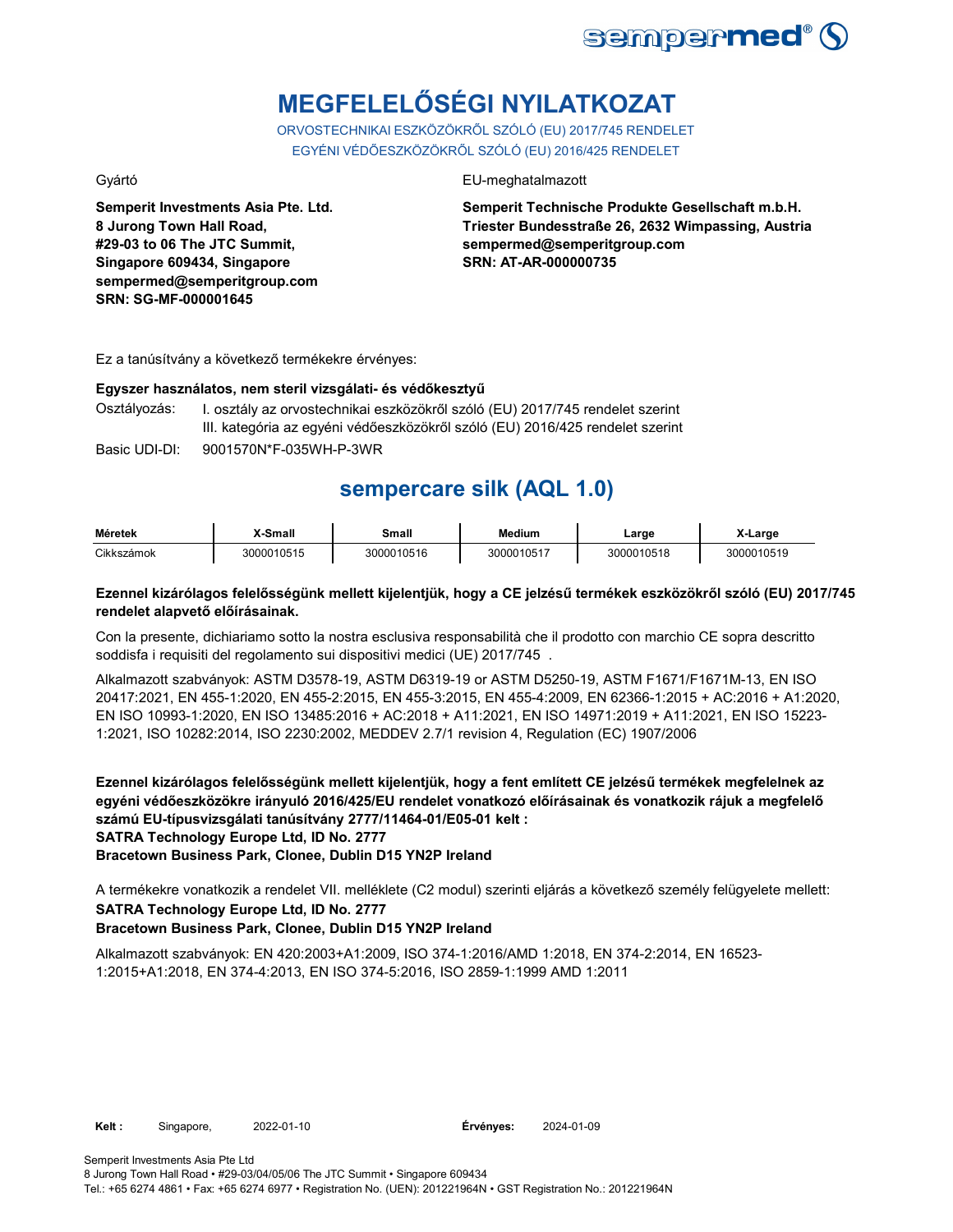

# **IZJAVA O SKLADNOSTI**

UREDBA O MEDICINSKIH PRIPOMOČKIH (EU) 2017/745/EGS UREDBA (EU) 2016/425 ZA OSEBNO VAROVALNO OPREMO

**Semperit Investments Asia Pte. Ltd. 8 Jurong Town Hall Road, #29-03 to 06 The JTC Summit, Singapore 609434, Singapore sempermed@semperitgroup.com SRN: SG-MF-000001645**

### Proizvajalec Pooblaščen zastopnik EU

**Semperit Technische Produkte Gesellschaft m.b.H. Triester Bundesstraße 26, 2632 Wimpassing, Austria sempermed@semperitgroup.com SRN: AT-AR-000000735**

To potrdilo velja za naslednje izdelke:

### **Nesterilne zaščitne rokavice in rokavice za preglede za enkratno uporabo**

Klasifikacija: Razred I v skladu z Uredbo o medicinskih pripomočkih (EU) 2017/745/EGS Kategorija III v skladu z Uredbo OVO (EU) 2016/425

Basic UDI-DI: 9001570N\*F-035WH-P-3WR

# **sempercare silk (AQL 1.0)**

| Velikosti         | X-Small    | Small      | Medium     | Large      | X-Large    |
|-------------------|------------|------------|------------|------------|------------|
| Številke izdelkov | 3000010515 | 3000010516 | 3000010517 | 3000010518 | 3000010519 |

### **S to izključno odgovornostjo izjavljamo, da so izdelki z oznako CE v skladu z zahtevami Uredbe za medicinske pripomočke (EU) 2017/745.**

Izjava na podlagi Priloge IV. Razvrstitev v skladu s Prilogo VIII k Pravilniku 5. Ocenjevanje skladnosti temelji na Prilogi II.

Uporabljeni standardi: ASTM D3578-19, ASTM D6319-19 or ASTM D5250-19, ASTM F1671/F1671M-13, EN ISO 20417:2021, EN 455-1:2020, EN 455-2:2015, EN 455-3:2015, EN 455-4:2009, EN 62366-1:2015 + AC:2016 + A1:2020, EN ISO 10993-1:2020, EN ISO 13485:2016 + AC:2018 + A11:2021, EN ISO 14971:2019 + A11:2021, EN ISO 15223- 1:2021, ISO 10282:2014, ISO 2230:2002, MEDDEV 2.7/1 revision 4, Regulation (EC) 1907/2006

**S to izključno odgovornostjo izjavljamo, da so zgoraj navedeni izdelki z oznako CE v skladu z bistvenimi zahtevami Uredbe (EU) 2016/425 za osebno varovalno opremo in so predmet certifikata ES o pregledu tipa št. 2777/11464-01/E05-01 izdano :**

**SATRA Technology Europe Ltd, ID No. 2777**

**Bracetown Business Park, Clonee, Dublin D15 YN2P Ireland**

Izdelki so predmet postopka v skladu s Prilogo VII (modul C2) uredbe pod nadzorom

**SATRA Technology Europe Ltd, ID No. 2777**

### **Bracetown Business Park, Clonee, Dublin D15 YN2P Ireland**

Uporabljeni standardi: EN 420:2003+A1:2009, ISO 374-1:2016/AMD 1:2018, EN 374-2:2014, EN 16523- 1:2015+A1:2018, EN 374-4:2013, EN ISO 374-5:2016, ISO 2859-1:1999 AMD 1:2011

**Izdano dne:** Singapore, 2022-01-10 **Veljavno do:** 2024-01-09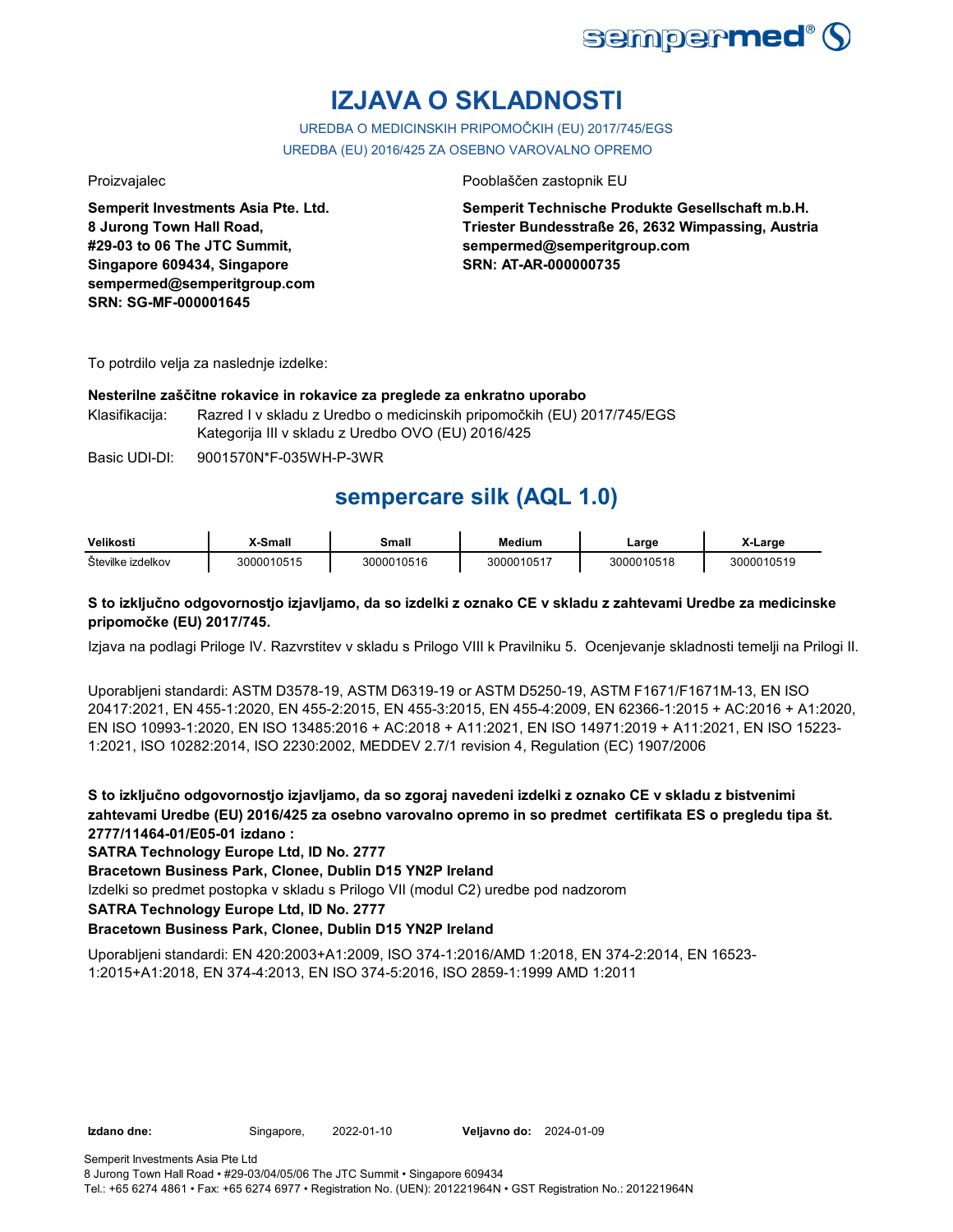

# **IZJAVA O SUKLADNOSTI**

UREDBA O MEDICINSKIM PROIZVODIMA (EU) 2017/745 UREDBA (EU) 2016/425 O OSOBNOJ ZAŠTITNOJ OPREMI

**Semperit Investments Asia Pte. Ltd. 8 Jurong Town Hall Road, #29-03 to 06 The JTC Summit, Singapore 609434, Singapore sempermed@semperitgroup.com SRN: SG-MF-000001645**

### Proizvođač Ovlašteni predstavnik u EU

**Semperit Technische Produkte Gesellschaft m.b.H. Triester Bundesstraße 26, 2632 Wimpassing, Austria sempermed@semperitgroup.com SRN: AT-AR-000000735**

Ovaj certifikat vrijedi za sljedeće proizvode:

### **Nesterilne zaštitne rukavice za pregled za jednokratnu uporabu**

Klasifikacija: Klasa I. prema Direktivi o medicinskim proizvodima (EU) 2017/745 Kategorija III. prema Uredbi o osobnoj zaštitnoj opremi (EU) 2016/425

Basic UDI-DI: 9001570N\*F-035WH-P-3WR

# **sempercare silk (AQL 1.0)**

| Veličine    | <b>′ Small</b> | Small      | Medium     | ∟arɑe      | X-Large    |
|-------------|----------------|------------|------------|------------|------------|
| Br. artikla | 3000010515     | 3000010516 | 3000010517 | 3000010518 | 3000010519 |

### **Ovim putem izjavljujemo pod punom odgovornošću da su proizvodi s CE oznakom sukladni s zahtjevima Uredbe o medicinskim proizvodima (EU) 2017/745.**

Izjava se temelji na Prilogu IV. Klasifikacija prema pravilu 5, Prilog VIII. Ocjenjivanje sukladnosti prema Prilogu II.

Primijenjene norme: ASTM D3578-19, ASTM D6319-19 or ASTM D5250-19, ASTM F1671/F1671M-13, EN ISO 20417:2021, EN 455-1:2020, EN 455-2:2015, EN 455-3:2015, EN 455-4:2009, EN 62366-1:2015 + AC:2016 + A1:2020, EN ISO 10993-1:2020, EN ISO 13485:2016 + AC:2018 + A11:2021, EN ISO 14971:2019 + A11:2021, EN ISO 15223- 1:2021, ISO 10282:2014, ISO 2230:2002, MEDDEV 2.7/1 revision 4, Regulation (EC) 1907/2006

**Ovim putem izjavljujemo pod punom odgovornošću da su prethodno navedeni proizvodi s CE oznakom sukladni s mjerodavnim odredbama Uredbe (EU) 2016/425 o osobnoj zaštitnoj opremi i da su predmet EU certifikata o ispitivanju tipa br.2777/11464-01/E05-01 izdano :**

**SATRA Technology Europe Ltd, ID No. 2777**

### **Bracetown Business Park, Clonee, Dublin D15 YN2P Ireland**

Proizvodi podliježu postupku iz Dodatka VII. (modul C2) Uredbe pod nadzorom

**SATRA Technology Europe Ltd, ID No. 2777**

### **Bracetown Business Park, Clonee, Dublin D15 YN2P Ireland**

Primijenjene norme: EN 420:2003+A1:2009, ISO 374-1:2016/AMD 1:2018, EN 374-2:2014, EN 16523-1:2015+A1:2018, EN 374-4:2013, EN ISO 374-5:2016, ISO 2859-1:1999 AMD 1:2011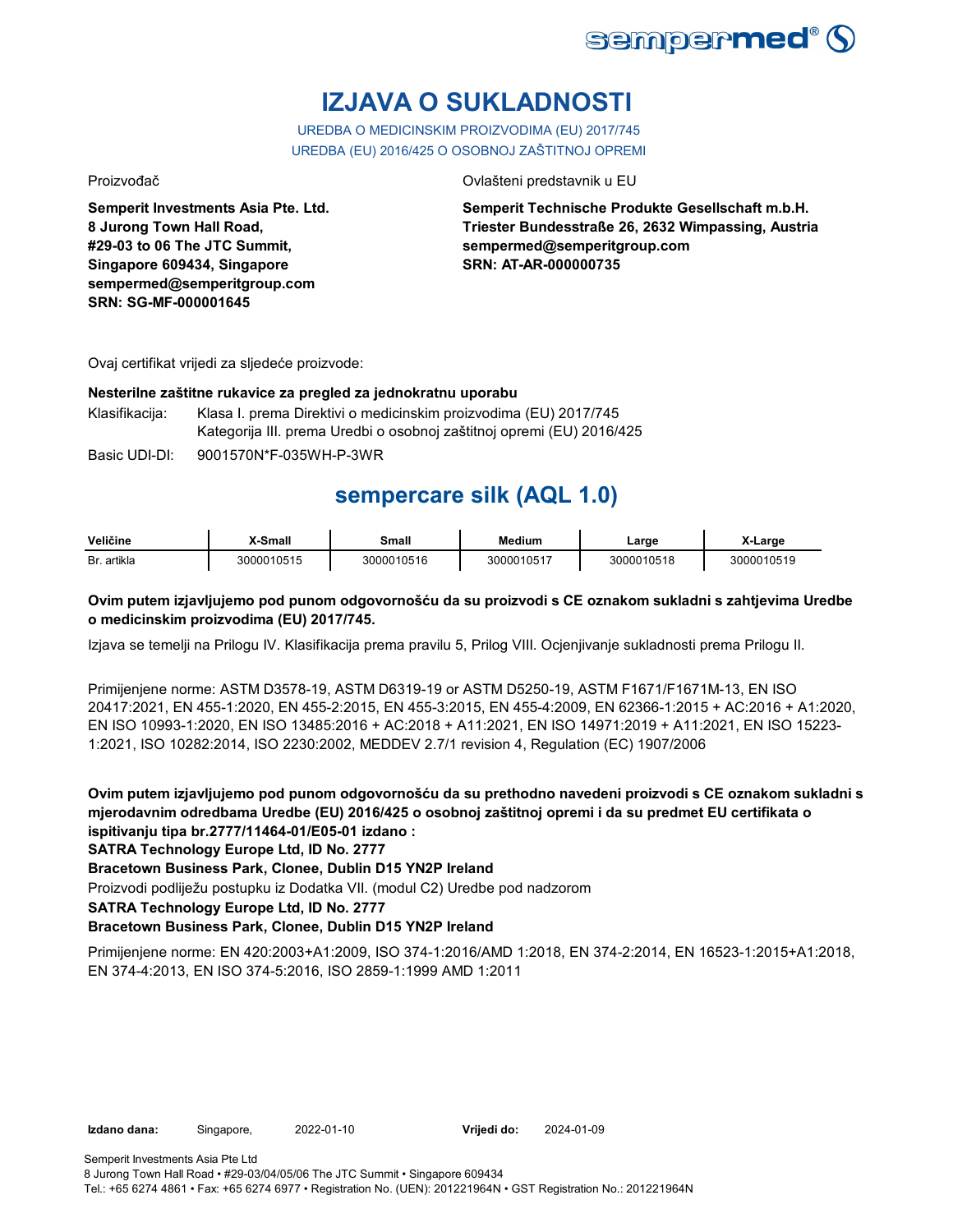

# **DEKLARACJA ZGODNOŚCI**

ROZPORZĄDZENIE W SPRAWIE WYROBÓW MEDYCZNYCH (UE) 2017/745 ROZPORZĄDZENIE W SPRAWIE ŚRODKÓW OCHRONY INDYWIDUALNEJ (UE) 2016/425

**Semperit Investments Asia Pte. Ltd. 8 Jurong Town Hall Road, #29-03 to 06 The JTC Summit, Singapore 609434, Singapore sempermed@semperitgroup.com SRN: SG-MF-000001645**

### Producent **Autoryzowany przedstawiciel w UE**

**Semperit Technische Produkte Gesellschaft m.b.H. Triester Bundesstraße 26, 2632 Wimpassing, Austria sempermed@semperitgroup.com SRN: AT-AR-000000735**

Niniejszy certyfikat obowiązuje w odniesieniu do następującego produktu:

### **Niesterylne rękawice medyczne i ochronne jednorazowego użytku**

Klasyfikacja: Klasa I zgodnie z rozporządzeniem (UE) 2017/745 w sprawie wyrobów medycznych Kategoria III zgodnie z rozporządzeniem (UE) 2016/425 w sprawie środków ochrony indywidualnej

Basic UDI-DI: 9001570N\*F-035WH-P-3WR

### **sempercare silk (AQL 1.0)**

| Rozmiarv         | K-Small    | Small      | <b>Medium</b> | Large      | X-Large    |
|------------------|------------|------------|---------------|------------|------------|
| Numery artykułów | 3000010515 | 3000010516 | 3000010517    | 3000010518 | 3000010519 |

### **Niniejszym oświadczamy, na naszą wyłączną odpowiedzialność, że opisany powyżej produkt z oznakowaniem CE jest zgodny z wymogami rozporządzenia w sprawie wyrobów medycznych (UE) 2017/745.**

Deklaracja na podstawie załącznika IV. Klasyfikacja jest zgodna z zasadą 5, załącznik VIII. Ocenę zgodności przeprowadza się na podstawie załącznika II.

Zastosowane normy: ASTM D3578-19, ASTM D6319-19 or ASTM D5250-19, ASTM F1671/F1671M-13, EN ISO 20417:2021, EN 455-1:2020, EN 455-2:2015, EN 455-3:2015, EN 455-4:2009, EN 62366-1:2015 + AC:2016 + A1:2020, EN ISO 10993-1:2020, EN ISO 13485:2016 + AC:2018 + A11:2021, EN ISO 14971:2019 + A11:2021, EN ISO 15223- 1:2021, ISO 10282:2014, ISO 2230:2002, MEDDEV 2.7/1 revision 4, Regulation (EC) 1907/2006

**Na własną odpowiedzialność oświadczamy niniejszym, że opisany powyżej produkt z oznakowaniem CE jest zgodny z obowiązującymi przepisami rozporządzenia (UE) 2016/425 w sprawie środków ochrony indywidualnej i jest identyczny ze środkami ochrony indywidualnej, których dotyczy certyfikat badania typu UE nr 2777/11464- 01/E05-01 data przez:**

### **SATRA Technology Europe Ltd, ID No. 2777**

**Bracetown Business Park, Clonee, Dublin D15 YN2P Ireland**

Produkty podlegają procedurze określonej w załączniku VII (moduł C2) rozporządzenia pod nadzorem

**SATRA Technology Europe Ltd, ID No. 2777**

### **Bracetown Business Park, Clonee, Dublin D15 YN2P Ireland**

Zastosowane normy: EN 420:2003+A1:2009, ISO 374-1:2016/AMD 1:2018, EN 374-2:2014, EN 16523-1:2015+A1:2018, EN 374-4:2013, EN ISO 374-5:2016, ISO 2859-1:1999 AMD 1:2011

**Data wydania:** Singapore, 2022-01-10 **Data ważności:** 2024-01-09

8 Jurong Town Hall Road • #29-03/04/05/06 The JTC Summit • Singapore 609434 Tel.: +65 6274 4861 • Fax: +65 6274 6977 • Registration No. (UEN): 201221964N • GST Registration No.: 201221964N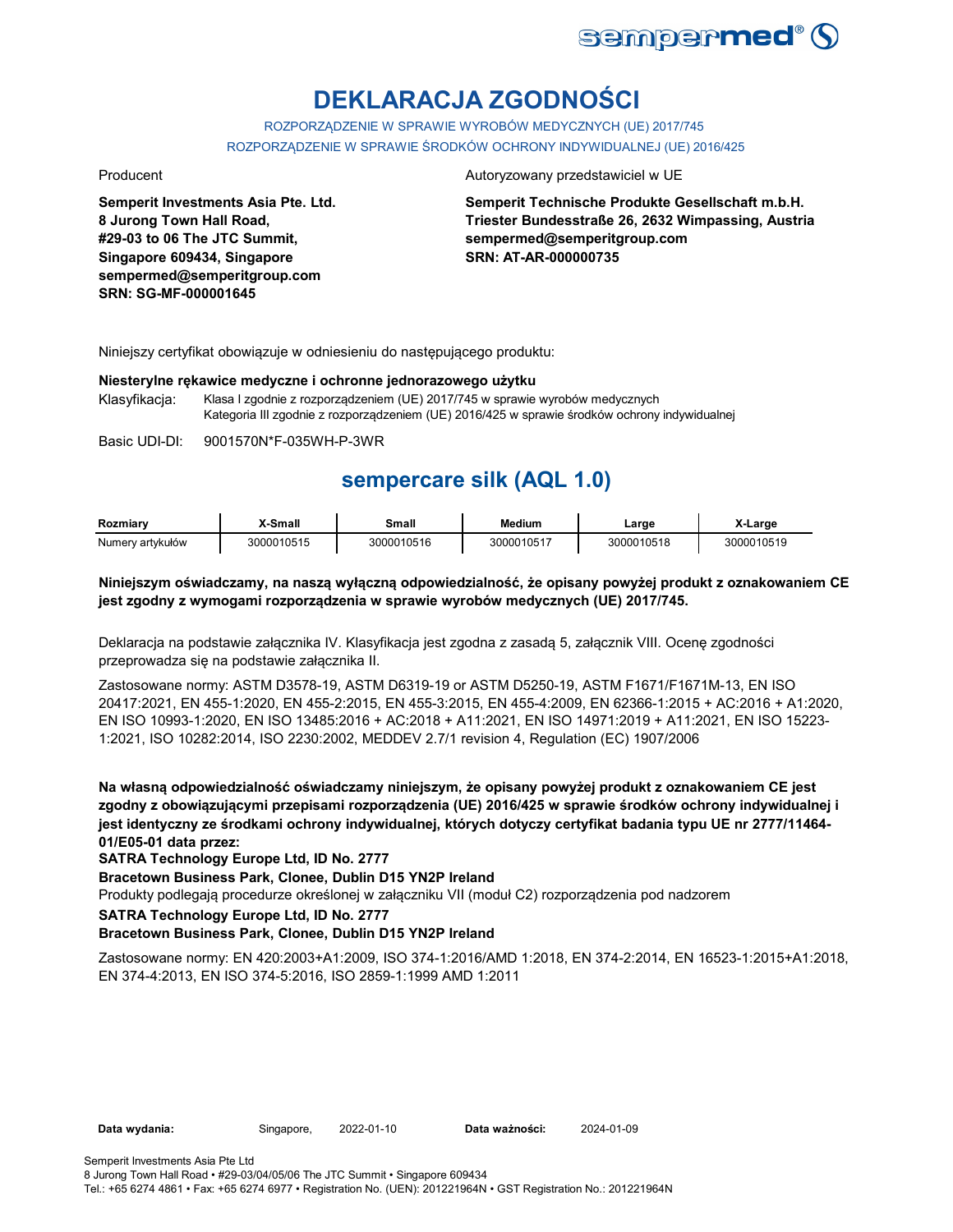

# **DECLARAȚIE DE CONFORMITATE**

REGULAMENTULUI PRIVIND PRODUSELE MEDICALE (EU) 2017/745 REGULAMENTULUI (EU) 2016/425 PENTRU ECHIPAMENTUL PERSONAL DE PROTECȚIE

**Semperit Investments Asia Pte. Ltd. 8 Jurong Town Hall Road, #29-03 to 06 The JTC Summit, Singapore 609434, Singapore sempermed@semperitgroup.com SRN: SG-MF-000001645**

### Producător Persoană împuternicită EU

**Semperit Technische Produkte Gesellschaft m.b.H. Triester Bundesstraße 26, 2632 Wimpassing, Austria sempermed@semperitgroup.com SRN: AT-AR-000000735**

Acest certificat este valabil pentru următoarele produse:

### **Mânușă de consult și de protecție nesterilă de unică folosință**

clasificare: Clasa I conform règlementi privind produsele medicale (EU) 2017/745 Categoria III conform ordonanței EPP (EU) 2016/425

Basic UDI-DI: 9001570N\*F-035WH-P-3WR

# **sempercare silk (AQL 1.0)**

| mărimi               | -Small     | Small      | <b>Medium</b> | ∟arge      | -Large     |
|----------------------|------------|------------|---------------|------------|------------|
| Numerele de articole | 3000010515 | 3000010516 | 3000010517    | 3000010518 | 3000010519 |

### **Prin prezenta confirmăm preluând toată responsabilitatea că produsele marcate CE corespund cerințelor din Regulamentului privind produsele medicale (EU) 2017/745 .**

Declarație bazată pe anexa IV. Clasificare în conformitate cu regula 5, anexa VIII. Evaluarea conformității se bazează pe anexa II.

Normele aplicate: ASTM D3578-19, ASTM D6319-19 or ASTM D5250-19, ASTM F1671/F1671M-13, EN ISO 20417:2021, EN 455-1:2020, EN 455-2:2015, EN 455-3:2015, EN 455-4:2009, EN 62366-1:2015 + AC:2016 + A1:2020, EN ISO 10993- 1:2020, EN ISO 13485:2016 + AC:2018 + A11:2021, EN ISO 14971:2019 + A11:2021, EN ISO 15223-1:2021, ISO 10282:2014, ISO 2230:2002, MEDDEV 2.7/1 revision 4, Regulation (EC) 1907/2006

**Prin prezenta confirmăm preluând toată responsabilitatea că produsele marcate CE indicate mai sus corespund cerințelor de bază (EU) 2016/425 pentru echipamente personale de protecție și acestea sunt obiectul certificării de tip CE nr. 2777/11464-01/E05-01 eliberat prin:**

**SATRA Technology Europe Ltd, ID No. 2777**

### **Bracetown Business Park, Clonee, Dublin D15 YN2P Ireland**

Produsele sunt obiectul procedurii conform anexei VII (modulul C2) sub supravegherea

**SATRA Technology Europe Ltd, ID No. 2777**

### **Bracetown Business Park, Clonee, Dublin D15 YN2P Ireland**

Normele aplicate: EN 420:2003+A1:2009, ISO 374-1:2016/AMD 1:2018, EN 374-2:2014, EN 16523-1:2015+A1:2018, EN 374-4:2013, EN ISO 374-5:2016, ISO 2859-1:1999 AMD 1:2011

**Eliberat la data de:** Singapore, 2022-01-10 **Valabil până în:** 2024-01-09

8 Jurong Town Hall Road • #29-03/04/05/06 The JTC Summit • Singapore 609434 Tel.: +65 6274 4861 • Fax: +65 6274 6977 • Registration No. (UEN): 201221964N • GST Registration No.: 201221964N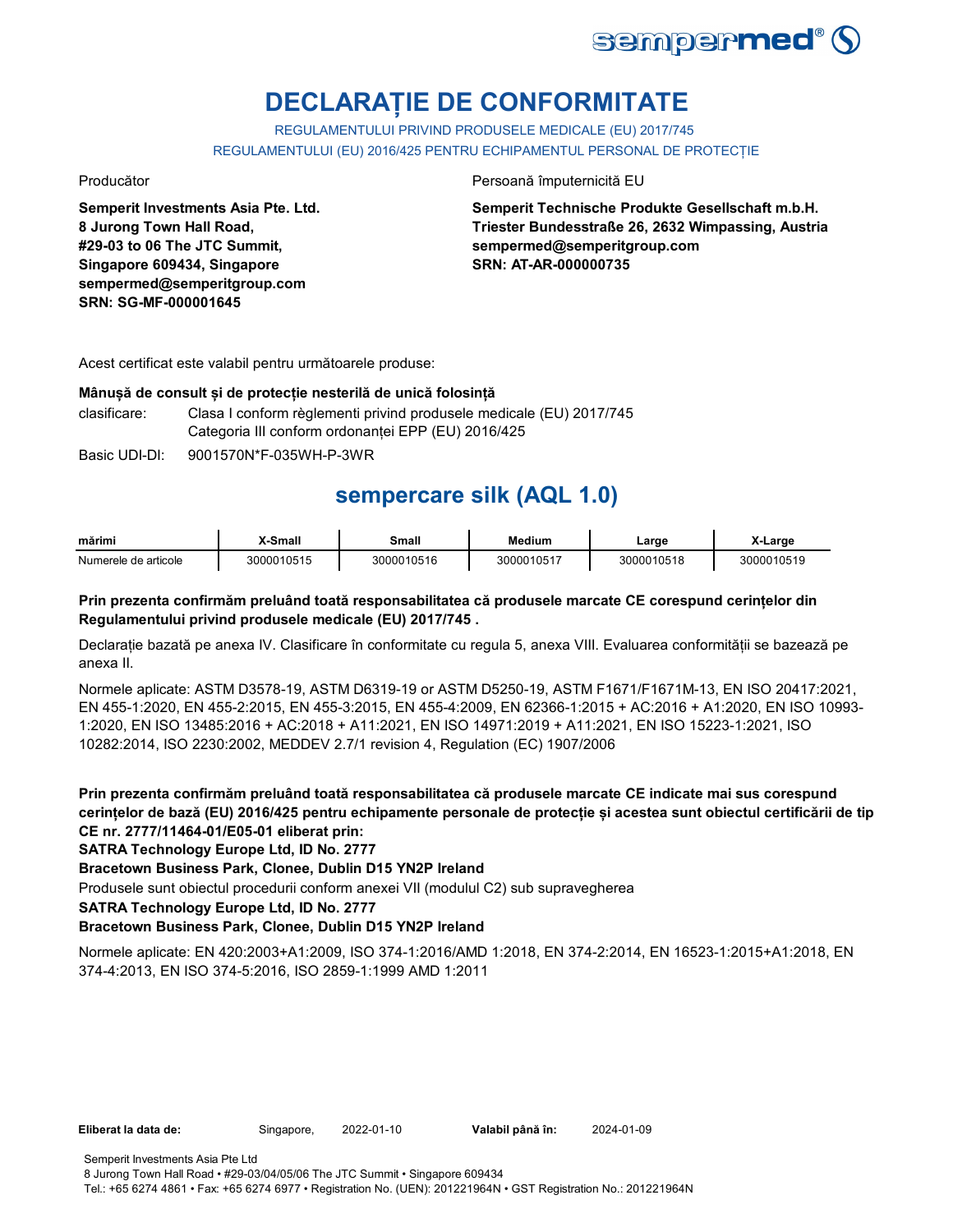

# **ΔΗΛΩΣΗ ΣΥΜΜΟΡΦΩΣΗΣ**

ΚΑΝΟΝΙΣΜΟΣ (EE) 2017/745 ΠΕΡΙ ΙΑΤΡΟΤΕΧΝΟΛΟΓΙΚΩΝ ΠΡΟΪΟΝΤΩΝ ΚΑΝΟΝΙΣΜΟΣ (ΕΕ) 2016/425 ΠΕΡΙ ΜΕΣΩΝ ΑΤΟΜΙΚΗΣ ΠΡΟΣΤΑΣΙΑΣ

**Semperit Investments Asia Pte. Ltd. 8 Jurong Town Hall Road, #29-03 to 06 The JTC Summit, Singapore 609434, Singapore sempermed@semperitgroup.com SRN: SG-MF-000001645**

### Κατασκευαστής Εξουσιοδοτημένος αντιπρόσωπος στην ΕΕ

**Semperit Technische Produkte Gesellschaft m.b.H. Triester Bundesstraße 26, 2632 Wimpassing, Austria sempermed@semperitgroup.com SRN: AT-AR-000000735**

Το παρόν πιστοποιητικό ισχύει για τα ακόλουθα προϊόντα:

### **Μη αποστειρωμένο γάντι εξέτασης και προστατευτικό γάντι μιας χρήσης**

Ταξινόμηση: Κατηγορία I σύμφωνα με την Κανονισμό (EU) 2017/745 περί ιατροτεχνολογικών προϊόντων Κατηγορία II σύμφωνα με τον Κανονισμό (ΕΕ) 2016/425 περί ΜΑΠ

Basic UDI-DI: 9001570N\*F-035WH-P-3WR

## **sempercare silk (AQL 1.0)**

| Μενέθη            | X-Small    | Small<br>____ | <b>Medium</b> | Large      | X-Large    |
|-------------------|------------|---------------|---------------|------------|------------|
| Αριθμοί προϊόντος | 3000010515 | 3000010516    | 3000010517    | 3000010518 | 3000010519 |

### **Δια του παρόντος βεβαιώνουμε υπεύθυνα ότι τα προϊόντα με σήμανση CE ικανοποιούν τις απαιτήσεις της Κανονισμός (EU) 2017/745 περί ιατροτεχνολογικών προϊόντων.**

Δήλωση με βάση το παράρτημα IV. Ταξινόμηση σύμφωνα με τον κανόνα 5, παράρτημα VIII. Η αξιολόγηση της συμμόρφωσης βασίζεται στο παράρτημα II.

Εφαρμοζόμενα πρότυπα: ASTM D3578-19, ASTM D6319-19 or ASTM D5250-19, ASTM F1671/F1671M-13, EN ISO 20417:2021, EN 455-1:2020, EN 455-2:2015, EN 455-3:2015, EN 455-4:2009, EN 62366-1:2015 + AC:2016 + A1:2020, EN ISO 10993-1:2020, EN ISO 13485:2016 + AC:2018 + A11:2021, EN ISO 14971:2019 + A11:2021, EN ISO 15223- 1:2021, ISO 10282:2014, ISO 2230:2002, MEDDEV 2.7/1 revision 4, Regulation (EC) 1907/2006

### **Δια του παρόντος βεβαιώνουμε υπεύθυνα ότι τα ανωτέρω προϊόντα με σήμανση CE ικανοποιούν τις εφαρμοστέες διατάξεις του Κανονισμού (ΕΕ) 2016/425 περί μέσων ατομικής προστασίας και αποτελούν αντικείμενο του πιστοποιητικού εξέτασης τύπου ΕΕ με αρ. 2777/11464-01/E05-01 εκδόθηκε :**

### **SATRA Technology Europe Ltd, ID No. 2777**

**Bracetown Business Park, Clonee, Dublin D15 YN2P Ireland**

Τα προϊόντα αποτελούν αντικείμενο της μεθόδου που ορίζεται στο Παράρτημα VII (ενότητα C2) του Κανονισμού υπό την επιτήρηση

### **SATRA Technology Europe Ltd, ID No. 2777**

### **Bracetown Business Park, Clonee, Dublin D15 YN2P Ireland**

Εφαρμοζόμενα πρότυπα: EN 420:2003+A1:2009, ISO 374-1:2016/AMD 1:2018, EN 374-2:2014, EN 16523- 1:2015+A1:2018, EN 374-4:2013, EN ISO 374-5:2016, ISO 2859-1:1999 AMD 1:2011

**Εκδόθηκε :** Singapore, 2022-01-10 **Ισχύει έως:** 2024-01-09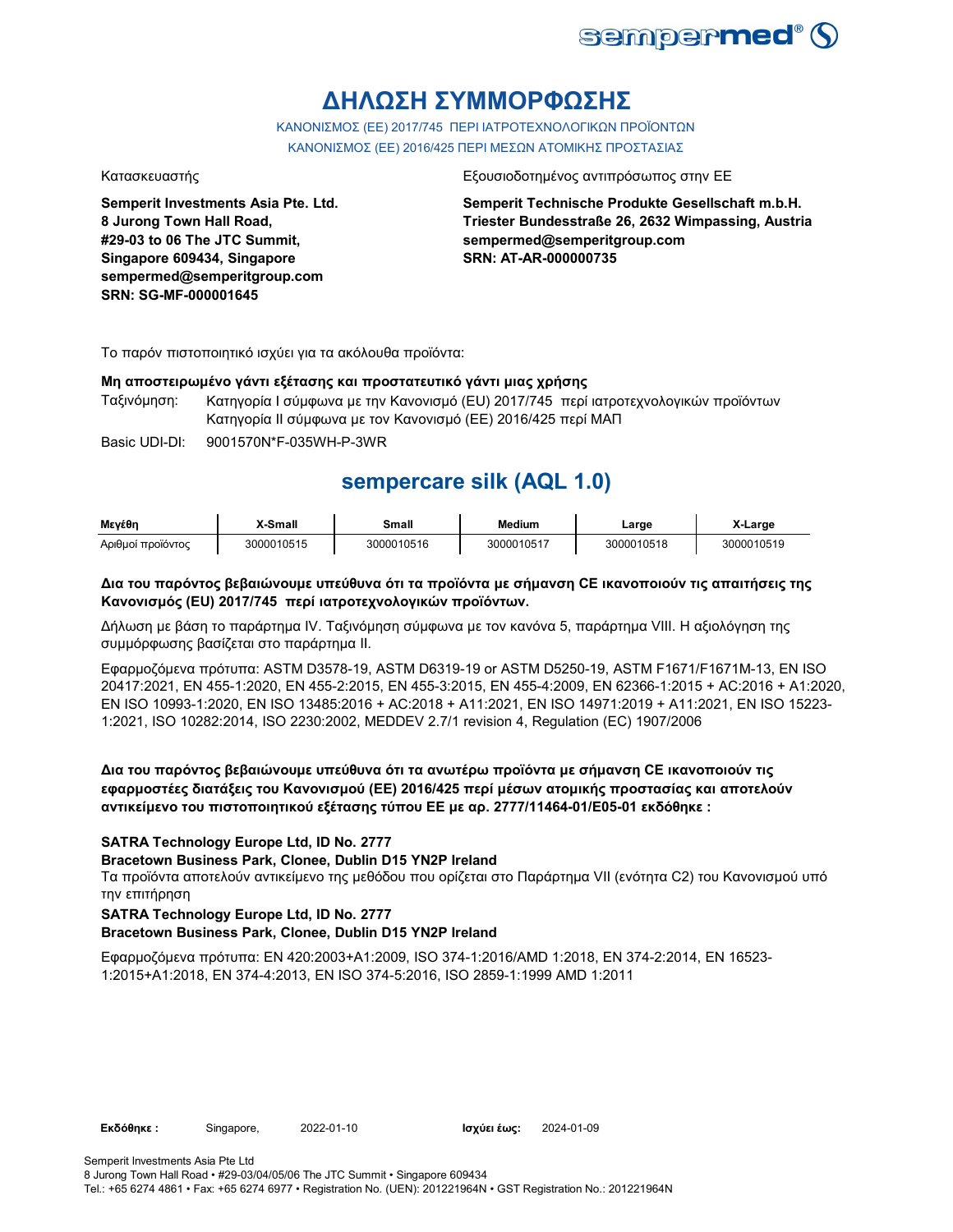

# **ДЕКЛАРАЦИЯ ЗА СЪВМЕСТИМОСТ НА**

РЕГЛАМЕНТ ЗА МЕДИЦИНСКИТЕ ПРОДУКТИ (EU) 2017/745 РЕГЛАМЕНТ (EU) 2016/425 ЗА ЛИЧНИТЕ ПРЕДПАЗНИ СРЕДСТВА

**Semperit Investments Asia Pte. Ltd. 8 Jurong Town Hall Road, #29-03 to 06 The JTC Summit, Singapore 609434, Singapore sempermed@semperitgroup.com SRN: SG-MF-000001645**

### Производител Упълномощен представител в ЕС

**Semperit Technische Produkte Gesellschaft m.b.H. Triester Bundesstraße 26, 2632 Wimpassing, Austria sempermed@semperitgroup.com SRN: AT-AR-000000735**

Настоящият сертификат важи за следните продукти:

### **Нестерилна ръкавица за преглед и предпазна ръкавици за еднократна употреба**

Класификация: Клас I съгл. Регламент за медицинските продукти (EU) 2017/745

Категория III съгл. Регламент за ЛПС (EU) 2016/425

Basic UDI-DI: 9001570N\*F-035WH-P-3WR

## **sempercare silk (AQL 1.0)**

| Размери              | X-Small    | Small      | <b>Medium</b> | _arge      | X-Large    |
|----------------------|------------|------------|---------------|------------|------------|
| Номера на артикулите | 3000010515 | 3000010516 | 3000010517    | 3000010518 | 3000010519 |

### **С настоящето потвърждаваме при самостоятелна отговорност, че продуктите с маркировка СЕ съответстват на изисквания от Регламент за медицинските продукти (EU) 2017/745.**

Декларация въз основа на приложение IV. Класификация съгласно правило 5, приложение VIII. Оценката на съответствието се основава на приложение II.

Приложими норми: ASTM D3578-19, ASTM D6319-19 or ASTM D5250-19, ASTM F1671/F1671M-13, EN ISO 20417:2021, EN 455-1:2020, EN 455-2:2015, EN 455-3:2015, EN 455-4:2009, EN 62366-1:2015 + AC:2016 + A1:2020, EN ISO 10993- 1:2020, EN ISO 13485:2016 + AC:2018 + A11:2021, EN ISO 14971:2019 + A11:2021, EN ISO 15223-1:2021, ISO 10282:2014, ISO 2230:2002, MEDDEV 2.7/1 revision 4, Regulation (EC) 1907/2006

### **С настоящето потвърждаваме при самостоятелна отговорност, че горепосочените продукти с маркировка СЕ съответстват на съществените разпоредби на Регламент (EU) 2016/425 за личните предпазни средства и са предмет на сертификата на ЕС за изследване на типа Nr. 2777/11464-01/E05-01 издадено чрез:**

### **SATRA Technology Europe Ltd, ID No. 2777**

### **Bracetown Business Park, Clonee, Dublin D15 YN2P Ireland**

Продуктите са предмет на процедурата съгл. Анекс VII (Модул С2) от Регламента под надзора на

### **SATRA Technology Europe Ltd, ID No. 2777**

### **Bracetown Business Park, Clonee, Dublin D15 YN2P Ireland**

Приложими норми: EN 420:2003+A1:2009, ISO 374-1:2016/AMD 1:2018, EN 374-2:2014, EN 16523-1:2015+A1:2018, EN 374-4:2013, EN ISO 374-5:2016, ISO 2859-1:1999 AMD 1:2011

**Издадено на:** Singapore, 2022-01-10 **Важи до:** 2024-01-09